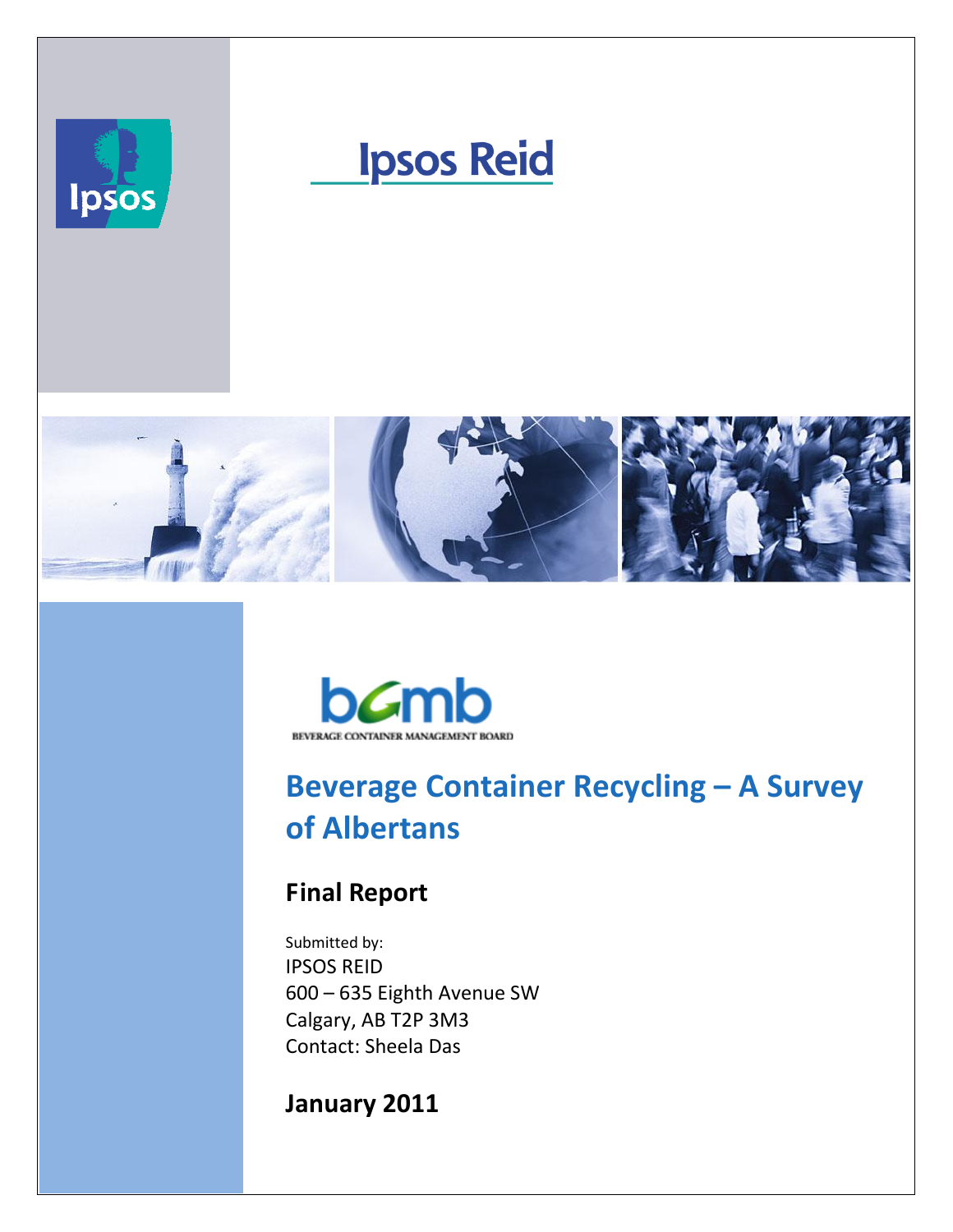## **TABLE OF CONTENTS**

| MEANS OF INCREASING PUBLIC AWARENESS ABOUT REFUNDABLE BEVERAGE CONTAINERS 20           |  |
|----------------------------------------------------------------------------------------|--|
|                                                                                        |  |
| REASONS FOR NOT RETURNING BEVERAGE CONTAINERS TO DEPOTS OR NOT RETURNING MORE OFTEN 22 |  |
|                                                                                        |  |
| OPPORTUNITIES FOR INCREASING THE OVERALL RETURN RATE FOR BEVERAGE CONTAINERS  27       |  |
|                                                                                        |  |
| <b>APPENDIX A: SURVEY QUESTIONNAIRE</b>                                                |  |

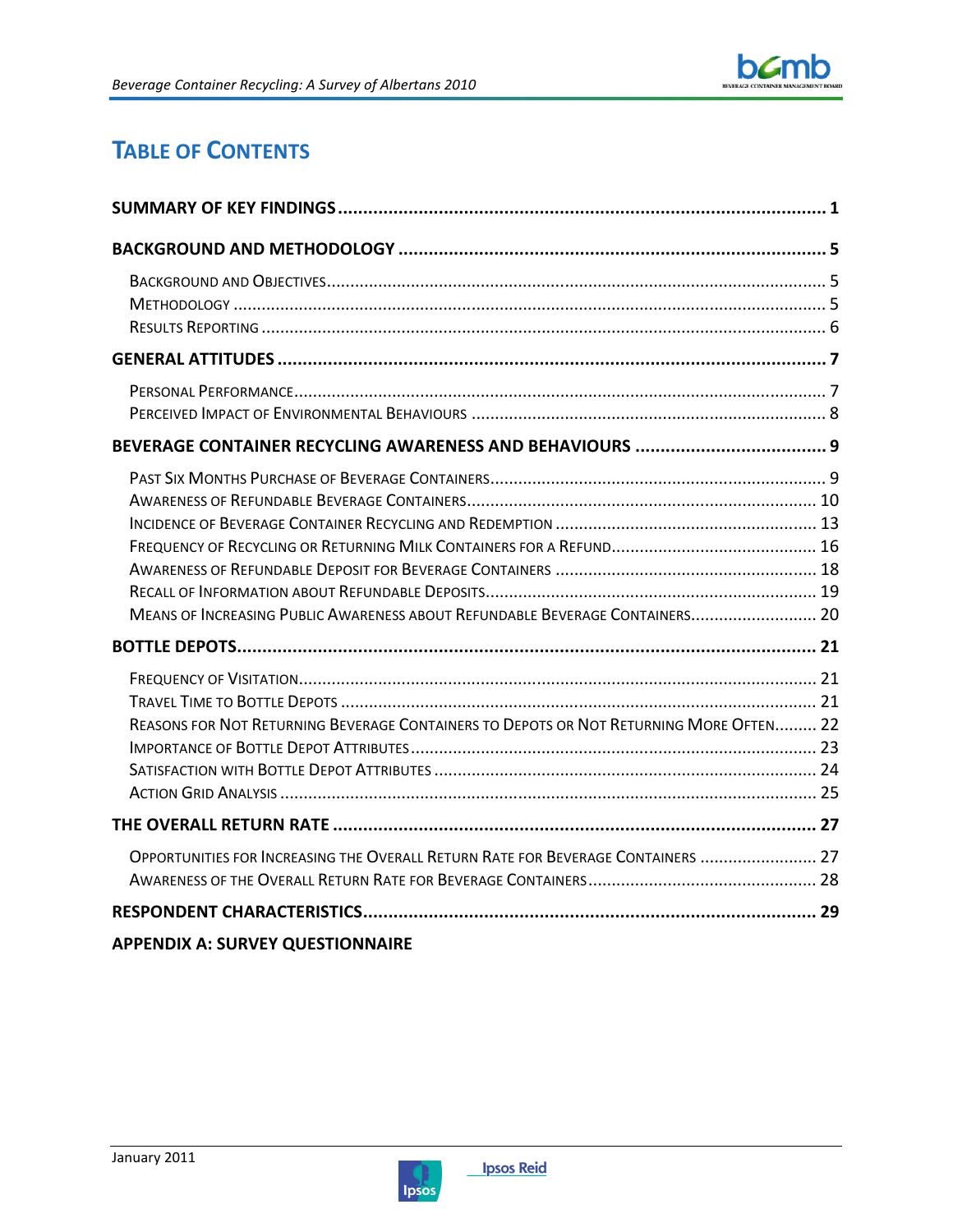

## **SUMMARY OF KEY FINDINGS**

Ipsos Reid conducted a total of 1,206 online interviews with a representative sample of Albertans aged 18 and older, and 100 interviews with Alberta teens aged 15 to 17 years. Data were weighted to ensure the overall sample's regional and age/gender composition reflects that of the actual Alberta population according to 2006 Canadian Census data.

The overall purpose of the research was to gain an understanding of how the average Albertan household conducts their recycling of beverage containers and their opinion on the process. Specific research objectives included assessing: knowledge regarding what can be returned for a refund; current recycling or redemption of beverage containers; satisfaction and importance of various aspects of bottle depots; and, possible ways to increase Albertan's recycling.

What follows is a summary of key research findings.

## **Awareness of What can be Returned for a Refund**

**Awareness that most types of soft drink, juice, water and alcoholic beverage containers can be returned for a refund is above the 85% mark.** The exceptions being foil juice pouches (54%), juice cans (52%) and bag-in-a-box wine or juice (42%). One should note that these are also among the least purchased beverage containers.

**Eighteen months after introducing a deposit fee for dairy containers, awareness that plastic milk jugs can be returned for a refund tops the 90% mark, while awareness that milk cartons are refundable is high (83%) though comparatively lower.** However, only two-thirds of Albertans are aware that liquid cream cartons, 'milk to go' containers or milk tetra paks can be returned for a refund, while less than half are aware of the refundable deposit on yogurt drinks and liquid meal replacements.

2010 sees a **significant 8 percentage point increase** in awareness that plastic milk jugs can be returned for a refund (from 84% in 2009 to 92% in 2010), while awareness regarding milk cartons has remained flat.

## **Recycling and Redemption of Beverage Containers**

**Reported recycling of beverage containers in the past six months is near universal (97%), while redemption is 91%.** 

**Among Albertans who have purchased each type of beverage container, reported incidence of recycling (via any means) is 85% or higher for all categories with the exception of liquid meal replacements (80%).** In fact, the incidence of recycling plastic bottles or jugs (juice, soft drink or water), aluminum or metal cans (juice, soft drink or water), glass bottles (juice, soft drink or water), wine or liquor bottles and beer bottles or cans and milk jugs is 95% to 97%.

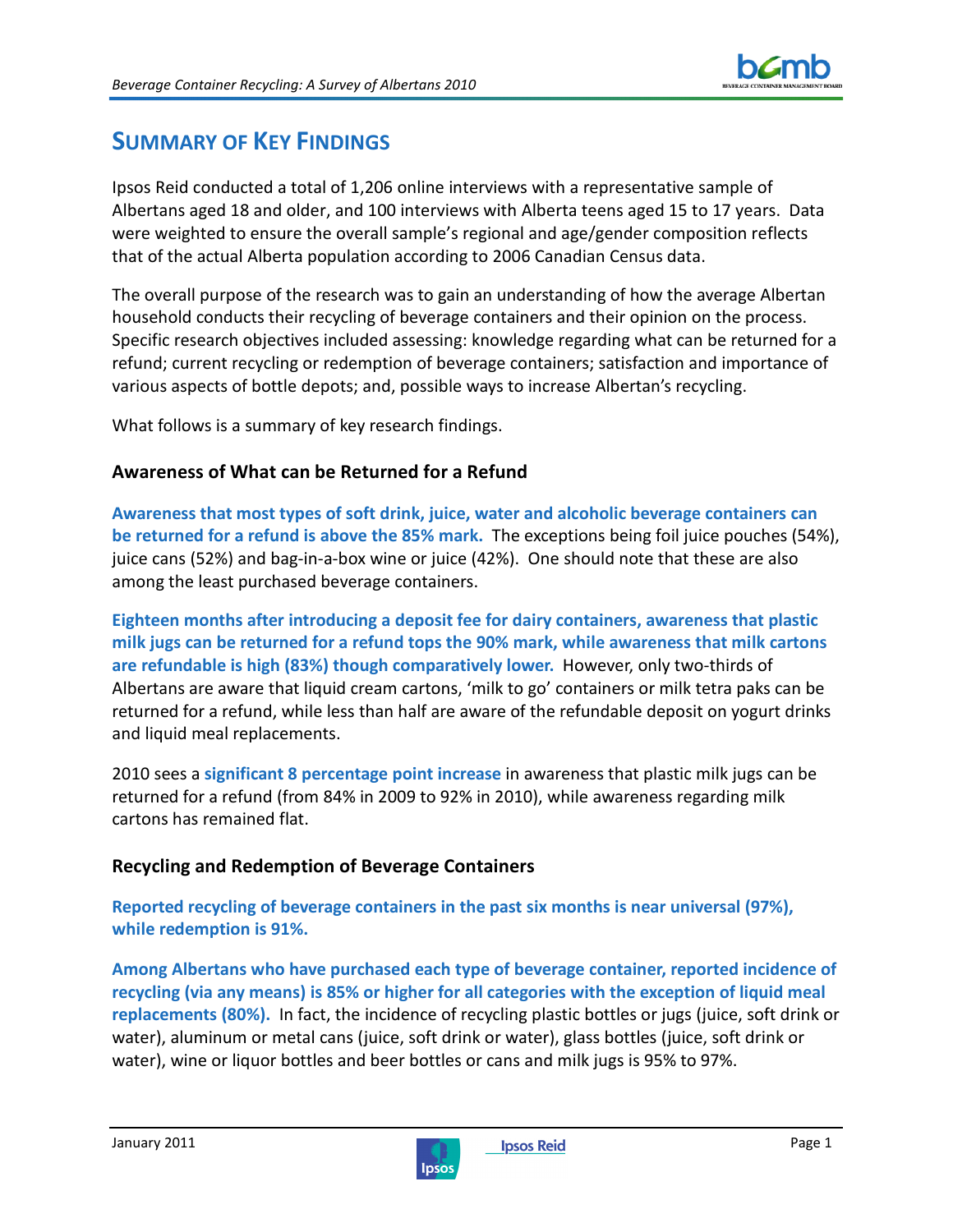

**With regards to returning containers for a refund, dairy containers tend to lag.** Container types that less than eight-in-ten purchasers report returning to a bottle depot are bag-in-a box wine or juice (73%), milk cartons (76%), milk tetra paks (71%), liquid cream cartons (69%), 'milk to go' containers (69%), yogurt drinks (59%) and liquid meal replacements (56%).

## **Frequency of Recycling or Redeeming Milk Containers**

**Almost three-quarters (73%) of Albertans say they** *always* **recycle or return milk and cream containers, while just 3% say they never do.** It is notable that 79% of households with curbside recycling say they *always* recycle or return milk and cream containers versus 65% of households that do not have curbside recycling.

The most frequent reasons given for not *always* recycling or returning milk and cream containers are lack of awareness (18%), simply forgetting (17%), inconvenience (12%) and recycling options not always being available (11%).

## **Awareness of the Refundable Deposit for Beverage Containers**

**Half (52%) of Albertans are aware of the refundable deposit for beverage containers that are one litre or less, while four-in-ten (38%) are aware of the deposit for beverage containers more than one litre in size.** Among those unable to cite the refundable deposit value, just under half say knowing the correct deposit value would make them more likely to return beverage containers for a refund, while about half say it would make no difference.

**Four-in-ten (39%) Albertans say they have seen information at retail stores that identifies the refundable deposit on beverage containers**. One quarter (26%) at grocery stores, 13% at a liquor store, 8% at a convenience store and 6% at a gas station. Cash register receipts (59%) are by far the most common channel, followed by the shelf where the product is placed (32%).

While Albertans think **putting the refundable deposit value on the container itself (77% very effective)** or on the shelf where the product is placed (46% very effective) would both be effective means of increasing awareness, the former would clearly be the more effective measure.

## **Bottle Depots**

**Specific aspects of bottle depots (e.g. location, service, waiting time) are not major barriers to use.** Among the minority of Albertans who have not returned beverage containers to a depot in the past six months, many indicate they recycle the containers instead – 26% 'donate to charity', 13%' leave them for bottle collectors', 7% 'put into blue box' and 'use the building recycling program' (1%). Other reasons given include 'too much trouble' (26%), no room to store them (11%) and 'too time consuming' (11%). Issues with bottle depots themselves are limited – 9% 'depot is too far away', 4% 'bottle depot is dirty or smelly' and 3% 'line up or waiting time'. The predominant reason for visiting a bottle depot a couple of times a year or less is simply 'wait

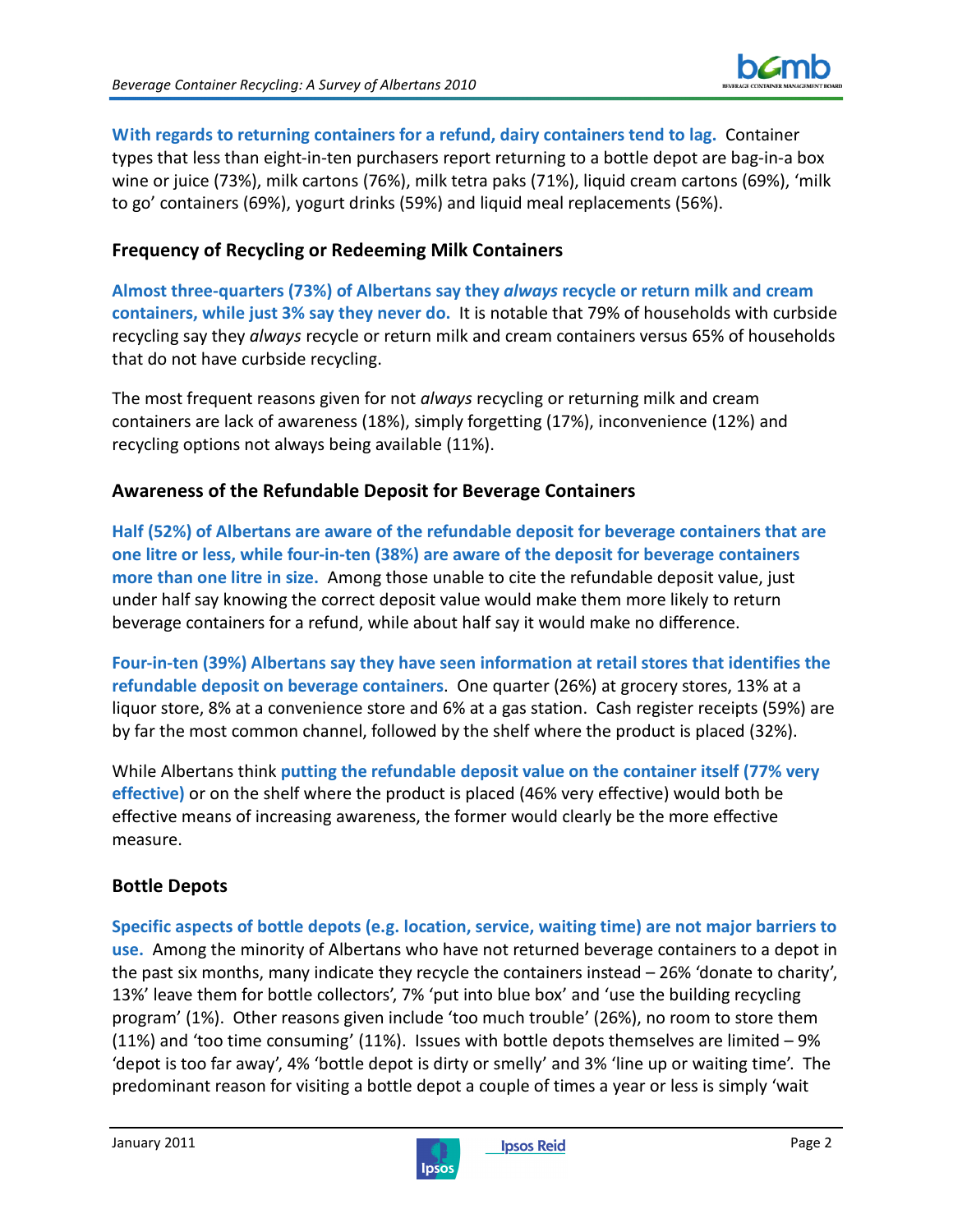

until we have a large load or until it's worthwhile' (63%).

For Albertans who have visited a depot in the past six months, the **most important factor influencing their decision whether or not to return containers to a depot is getting the refundable deposit back (81% very important** – i.e. rating of 6 or 7 on a 7-point scale), **followed by convenience of the location (61% very important).** In the next tier are waiting time (50% very important), customer service (48% very important) and safety of the depot location (45%), while **cleanliness (33% very important) and overall appearance (25% very important) of the depot are the least important factors.** 

**Satisfaction with most aspects of bottle depots is very high**. More than half of Albertans are very satisfied (rating of 6 or 7 on a 7-point scale) with getting the refundable deposit back (80%), convenience of the location (62%), safety of the depot location (58%), waiting time (54%) and customer service (53%). Comparatively lower is satisfaction with the overall appearance (36% very satisfied) and cleanliness (32% very satisfied) of the depot. Apart from getting the deposit back and location, satisfaction with depots tends to be lower in Edmonton and Calgary.

## **Opportunities for Increasing the Overall Return Rate**

When asked what the BCMB could do to increase the overall return rate of beverage containers, the most frequent suggestions are **educating the public on a number of dimensions (29%), increasing the refundable deposit (18%) and improving various aspects of bottle depots (17%), primarily more locations or more convenient locations (9%).**

## **Alberta Youth**

**Research findings suggest that it is youth aged 18 to 24 years who are disengaged rather than teens aged 15 to 17.** There are no notable differences in terms of attitudes or behaviours regarding beverage container recycling between Alberta teens and adults.

- Significantly fewer youth aged 18 to 24 think recycling empty beverage containers has a significant benefit to the environment (66%) compared to adults aged 35 to 54 (77%) and 55 or older (79%).
- Reported incidence of *always* recycling or returning milk and cream containers is significantly higher among Albertans aged 55 or older (80%) and 35 to 54 (76%) compared to younger residents aged 25 to 34 (65%) and 18 to 24 (53%).
- The percentage of youth aged 18 to 24 who think putting the refundable deposit value on the container itself would be very effective (65%) is significantly lower compared to Albertans aged 35 to 54 (80%) and 55 or older (77%).
- Satisfaction with all aspects of bottle depots (considering very satisfied ratings) is lowest among youth aged 18 to 24 and significantly lower than their counterparts aged 25 or older for getting the deposit back (59%), waiting time (34%), safety (40%), customer service (27%) and cleanliness (13%).

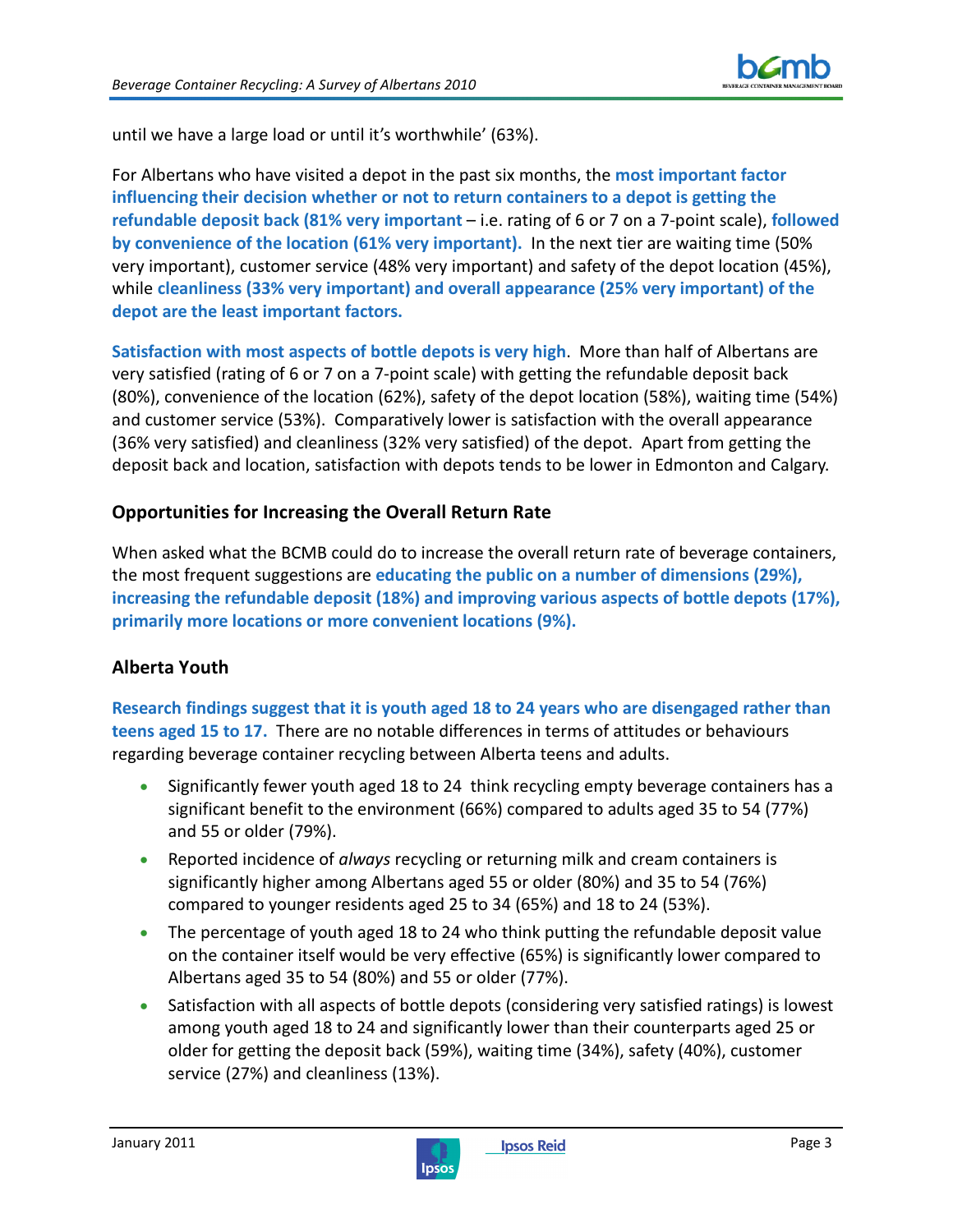

### **Newcomers to the Province**

## **Past five years newcomers to Alberta lag with regard to awareness of what beverage containers can be returned for a refund as well as recycling and redemption.**

- Awareness if beverage containers can be returned for a deposit is lowest among past five years newcomers to Alberta – this holds for the majority of container types.
- Though still very high, incidence of recycling beverage containers is significantly lower among past 5 years newcomers to Alberta (92%) compared to longer term residents (97%), while incidence of returning containers to a bottle depot is only 80% among past 5 years newcomers versus 92% among longer term residents.
- The percentage of past five years newcomers who say knowing the deposit value would make them more likely to return containers for a refund is significantly higher than longer term residents at 69% (vs. 45%) for containers one litre or less and 65% (vs. 49%) for containers more than one litre in size.

### **Recommendations for Moving Forward**

## **The research suggests the following measures could help the BCMB increase the overall rate of return of beverage containers:**

- Continue to increase awareness of the refundable deposit on dairy containers, focusing on educating Albertans about the wider array of containers included in the milk deposit program.
- For containers that have a lower overall rate of return, consider providing information on the refundable deposit – as well as the fact that they can be recycled – at the point of purchase, and if possible, on the containers themselves.
- In order to facilitate awareness among newcomers to Alberta, provide information about bottle depots and refundable deposits though channels that new residents typically access (e.g. vehicle registration and licensing, health care).

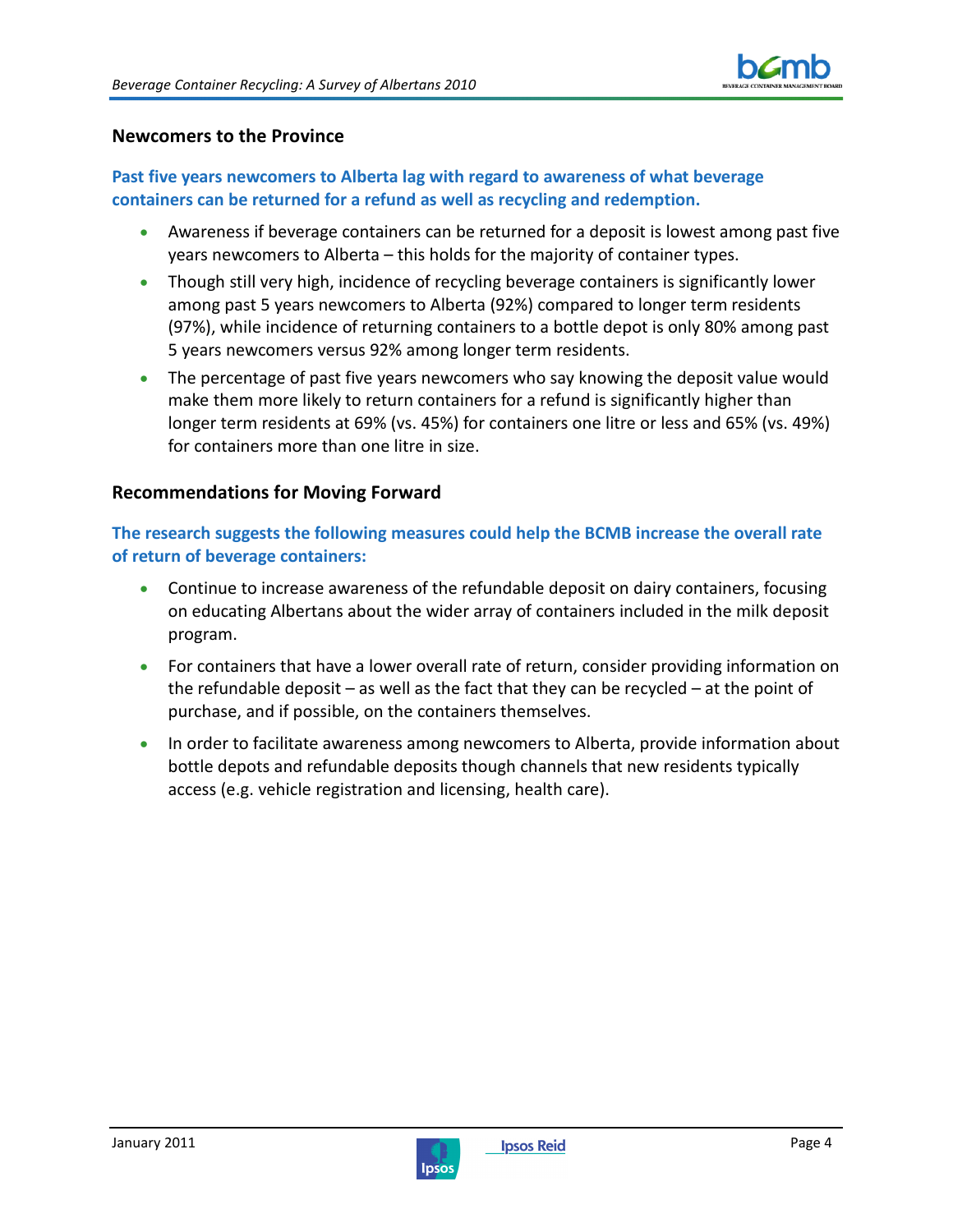

## **BACKGROUND AND METHODOLOGY**

## **Background and Objectives**

The Beverage Container Management Board (BCMB) is a Designated Administrative Organization (DAO) and is regulated by the Alberta Ministry of Environment. The BCMB's mandate is to sustain a minimum 85% return rate for all regulated beverage containers – that is, plastic drink bottles; plastic jugs, poly cups and bottles; aluminum cans; other metal cans; polycoat containers; bag-in-a-box and juice pouches; glass bottles; and, milk and liquid cream containers. Additionally, the BCMB is charged with maintaining a leading beverage container management system that is innovative, accessible and cost effective.

The overall return rate for beverage containers rose to 82% in 2009 from 77% in 2008. In order to meet the BCMB's goal of "increasing container recycling return rates," it is important to understand Albertans' attitudes, awareness and engagement related to beverage container recycling within the province.

Thus, the BCMB wished to conduct a survey with Albertans in order to gain knowledge of their actions regarding recycling of beverage containers. That is, how the average Albertan household conducts their recycling of beverage containers and their opinion on the process. Key research objectives were to assess:

- Knowledge regarding what can be returned for a refund;
- Current recycling or redemption of beverage containers;
- Satisfaction and importance of various aspects of bottle depots; and,
- Possible ways to increase Albertan's recycling.

## **Methodology**

Between November  $18<sup>th</sup>$  and December  $3<sup>rd</sup>$ , 2010, Ipsos Reid conducted a total of 1,206 online interviews with a representative sample of Albertans aged 18 and older, and 100 interviews with Alberta teens aged 15 to 17 years. This included a pilot test with approximately 100 respondents after which minor changes were made to the questionnaire. The median interview length was 13 minutes.

Interviews were stratified by region – i.e. the City of Edmonton, the City of Calgary, Smaller Cities North, Smaller Cities South, Rural North and Rural South. Quotas were established to ensure a reliable sample size within each region for regional analysis. The adult data were weighted to ensure the overall sample's regional and age/gender composition reflects that of the actual Alberta population aged 18 years or older according to 2006 Canadian Census data. The teen data were weighted to ensure the overall sample's composition reflects that of the actual Alberta population aged 15 to 17 years.

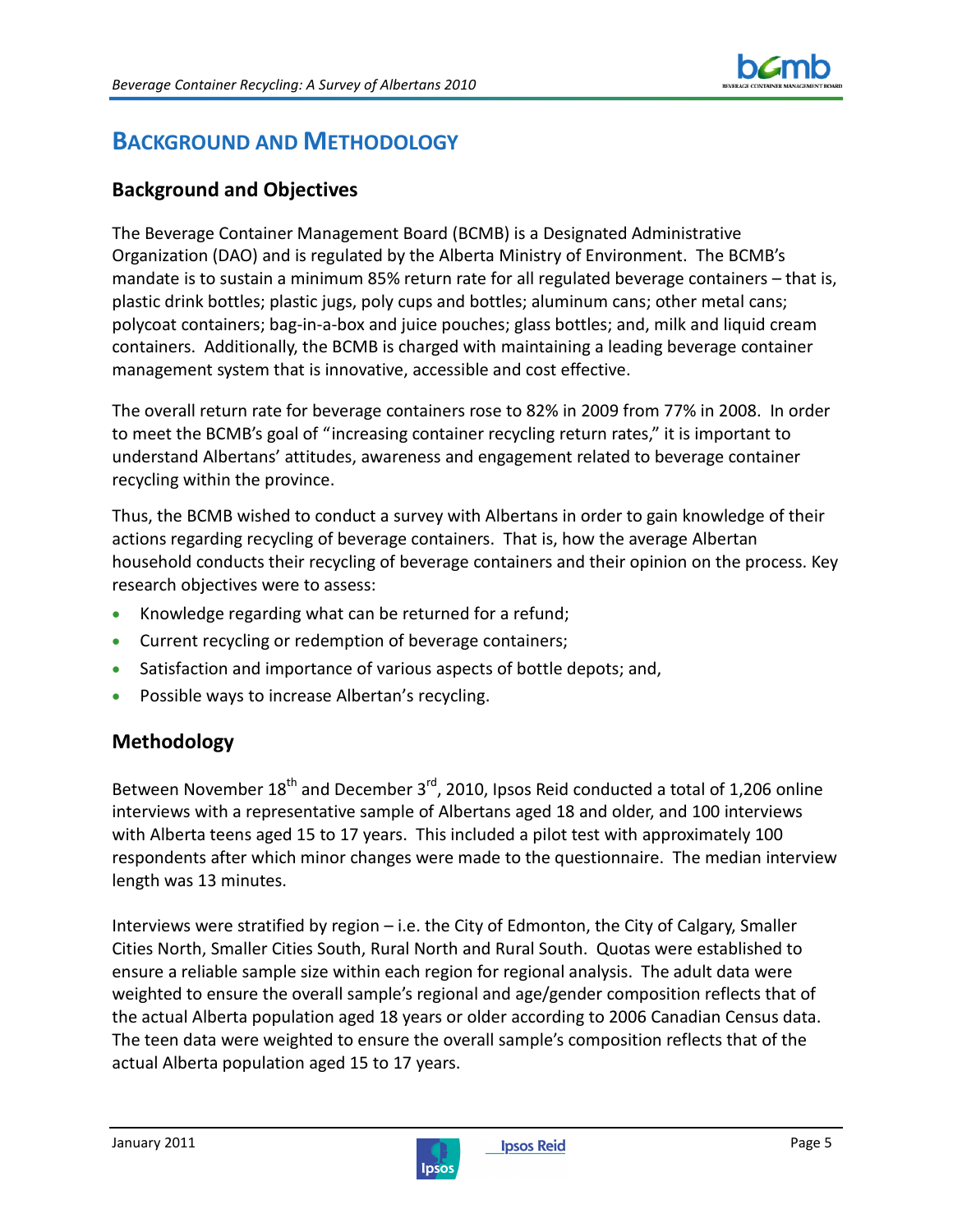

With a sample of 1,206, results are considered accurate to within ±2.9 percentage points, 19 times out of 20, of what they would have been had the entire population of Albertans 18+ years been polled. The margin of error is larger within regions and for other sub-groupings of the survey population. Results for the sample of 100 teens are considered accurate to within ±9.8 percentage points, 19 times out of 20.

The following table details the number of interviews conducted within each region as well as the corresponding margins of error for the sample of 1,206 adults.

| <b>Region</b>                     | <b>Population 18+</b><br><b>(2006 Census)</b> | % of AB<br><b>Population</b><br>$18+$ | <b>Number of</b><br>interviews (n) | % of<br><b>interviews</b> | <b>Maximum</b><br>margin of<br>error |
|-----------------------------------|-----------------------------------------------|---------------------------------------|------------------------------------|---------------------------|--------------------------------------|
| City of Edmonton                  | 580,890                                       | 23.1%                                 | 299                                | 24.8%                     | ±5.7%                                |
| City of Calgary                   | 793,490                                       | 31.6%                                 | 328                                | 27.2%                     | ±5.5%                                |
| Smaller Cities North <sup>1</sup> | 302,355                                       | 12.0%                                 | 150                                | 12.4%                     | ±8.0%                                |
| Smaller Cities South <sup>2</sup> | 288,280                                       | 11.5%                                 | 140                                | 11.6%                     | ±8.3%                                |
| <b>Rural North</b>                | 296,620                                       | 11.8%                                 | 139                                | 11.5%                     | ±8.3%                                |
| <b>Rural South</b>                | 253,325                                       | 10.1%                                 | 150                                | 12.4%                     | ±8.0%                                |
| <b>TOTAL</b><br>1                 | 2,514,960                                     | 100%                                  | 1,206                              | 100%                      | ±2.9%                                |

<sup>1</sup>Smaller Cities North: Camrose, Cold Lake, Fort McMurray, Fort Saskatchewan, Grande Prairie, Leduc, Lloydminster, Sherwood Park, Spruce Grove, St. Albert, Stony Plain and Wetaskiwin

<sup>2</sup>Smaller Cities South: Airdrie, Brooks, Canmore, Cochrane, High River, Lacombe, Lethbridge, Medicine Hat, Okotoks, Red Deer, Strathmore and Sylvan Lake

Among those who accessed the online survey, 70% completed the survey, 8% dropped out part way through, 5% were screened and 17% were disqualified due to a quota being full.

## **Results Reporting**

In order to be consistent with past surveys, results are presented for the overall weighted sample of **adult Albertans**. Significant differences – both between teens and adults and by socio-demographic variables (e.g. region, gender and age) – are highlighted throughout the report.

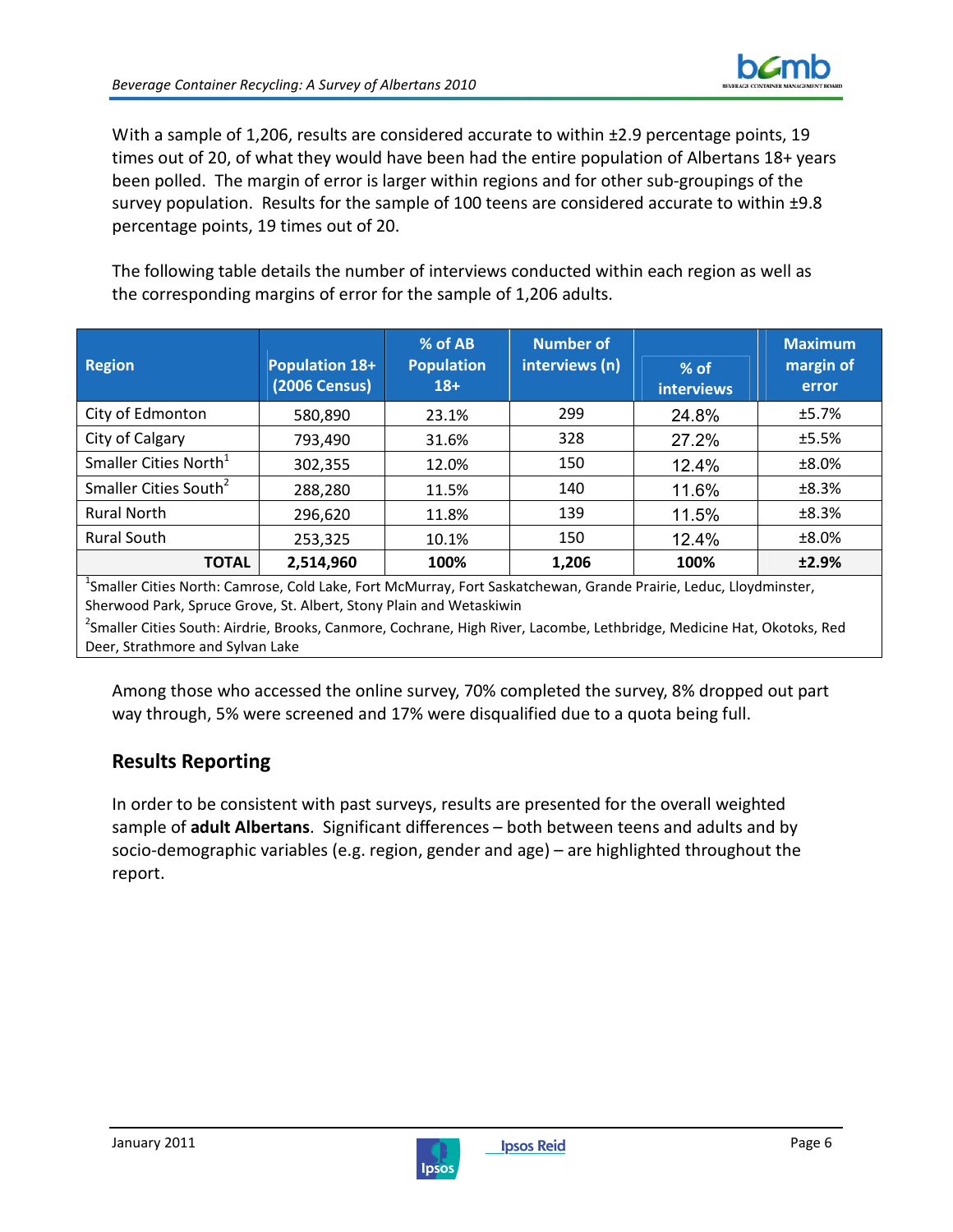

## **GENERAL ATTITUDES**

## **Personal Performance**

## **The vast majority of Albertans feel they are doing a good job when it comes to protecting the environment, but recognize they could be doing more.**

Overall, 88% of Albertans rate their own personal performance when it comes to protecting the environment as very good or somewhat good. Although they feel they are doing a good job, most (72% somewhat good) recognize that they could be doing more.



**How do you perform when it comes to protecting the environment?**

There are no significant differences between teens and adults on this measure, however, personal performance ratings are significantly lower among Albertans under the age of 35 compared to their counterparts over the age of 35 – 81% good job among teens aged 15 to 17 and 83% among those aged 18 to 34 versus 90% among Albertans aged 35 or older.

It is interesting to note that there is a linkage between perceptions of personal performance and environmental behaviours. For example, overall incidence of recycling/returning beverage containers is significantly higher among those who say they do a very good job (99%) or good job (97%) than those who say they do a poor job (92%), and reported incidence of always recycling/returning milk containers increases significantly with perceived personal performance – from 50% among those who say they do a poor job, to 74% among those who say they do a somewhat good job to 83% among those who say they do a very good job.

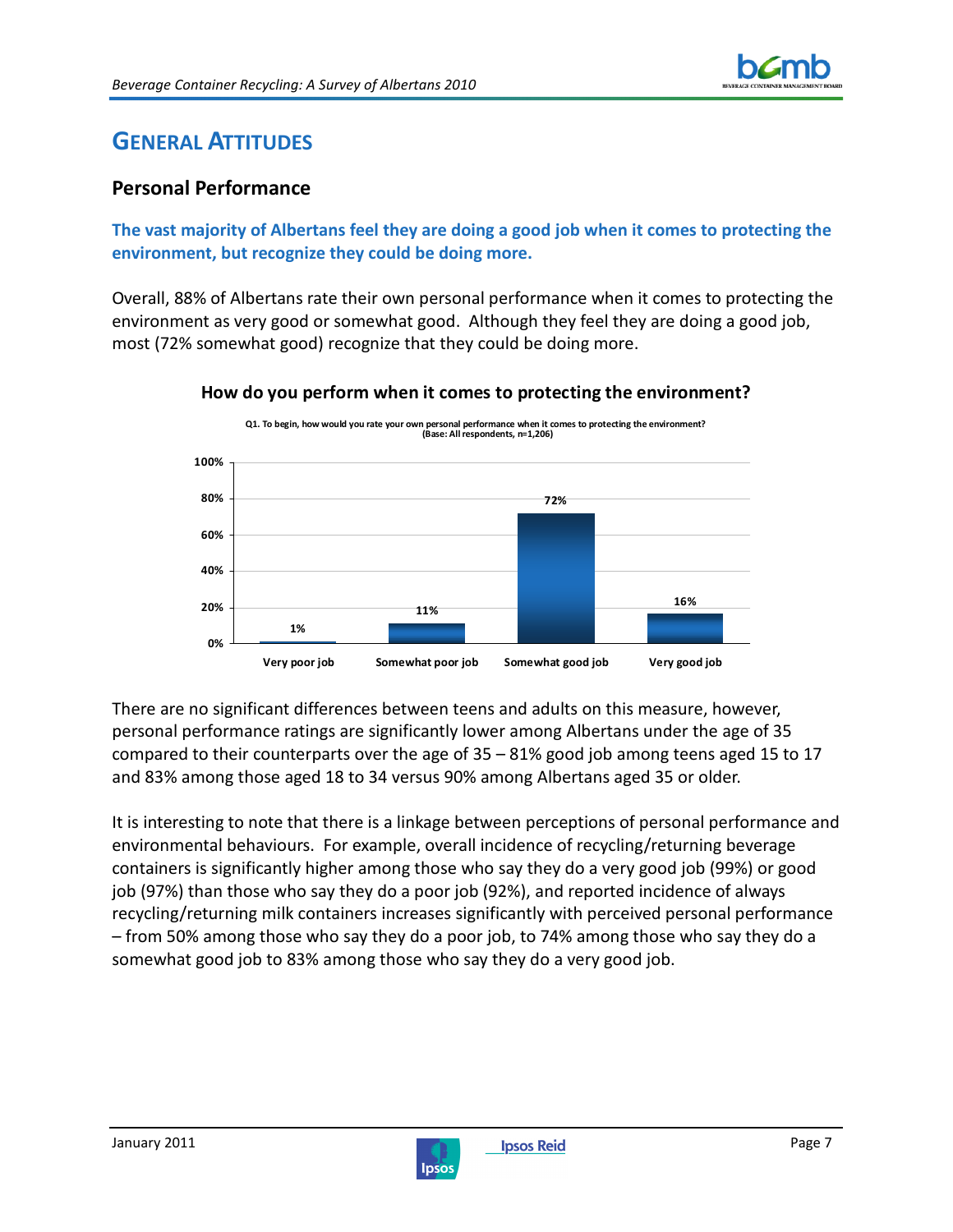## **Perceived Impact of Environmental Behaviours**

## **Albertans clearly recognize the importance of recycling empty beverage containers.**

Three-quarters (76%) say recycling empty beverage containers has a significant benefit to the environment (a rating of 7 or 6 on a 7-point scale), trailing ensuring hazardous materials are not thrown down the drain or sewer (87%), but slightly ahead of recycling scrap electronics (72%) and recycling newspapers, cardboard and other paper (72%).



## **How much do these activities benefit the environment?**

While there are no significant differences between teens and adults, it is notable that significantly fewer youth aged 18 to 24 think recycling empty beverage containers has a significant benefit to the environment (66%) compared to adults aged 35 to 54 (77%) and 55 or older (79%). In fact, 'significant benefit to the environment' ratings are lower for five of the seven activities assessed among youth aged 18 to 24 compared to Albertans aged 35 or older.

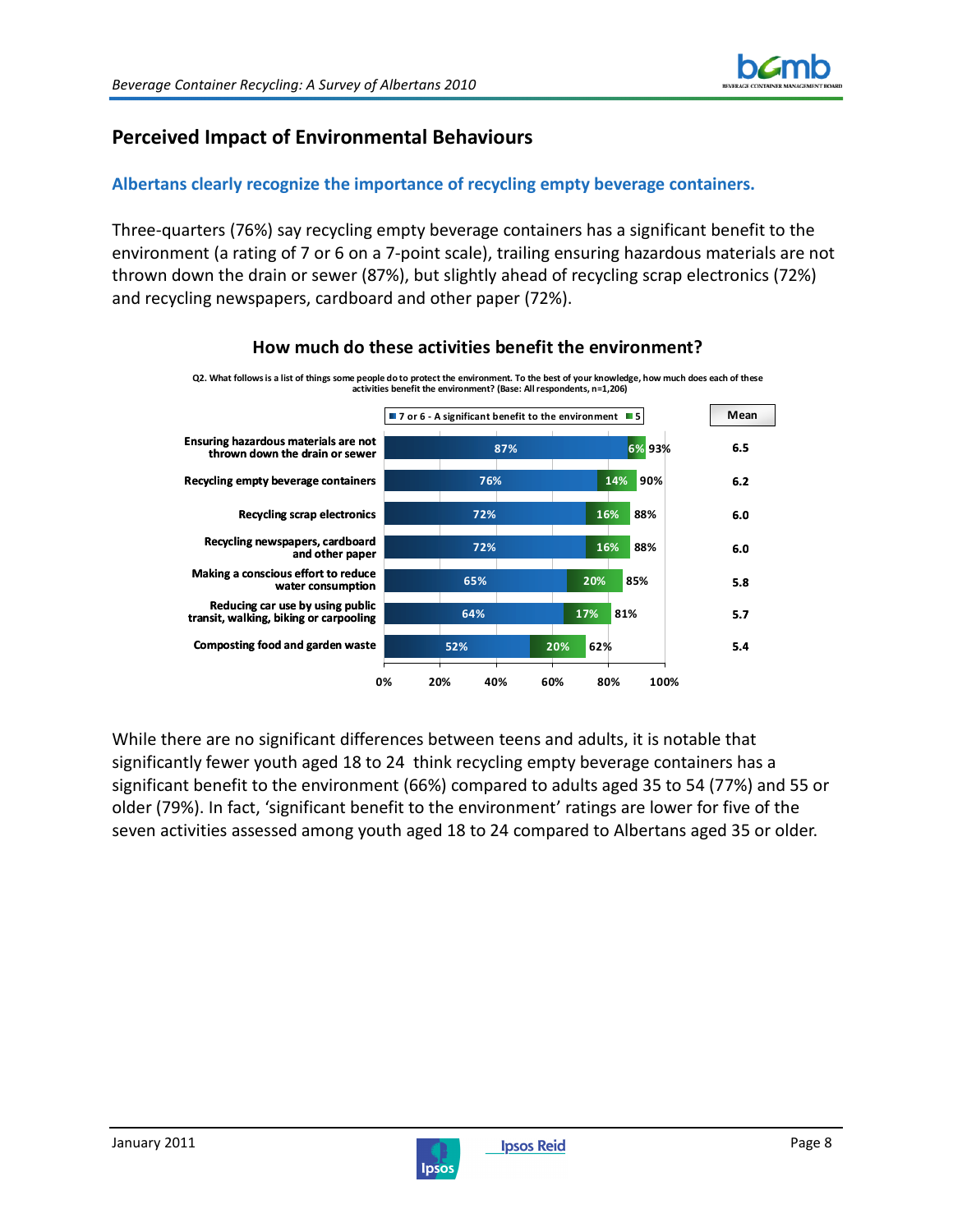

## **BEVERAGE CONTAINER RECYCLING AWARENESS AND BEHAVIOURS**

## **Past Six Months Purchase of Beverage Containers**

In order to better understand awareness of refundable containers and beverage container recycling behaviours, respondents were asked what types of containers their household purchases.

**Past six months purchase of 'milk to go' containers, milk tetra paks, foil juice pouches, bag-ina-box wine or juice, single serve yogurt drinks and liquid meal replacements is markedly lower than other types of beverage containers.**



#### **Does your household purchase these beverage containers?**

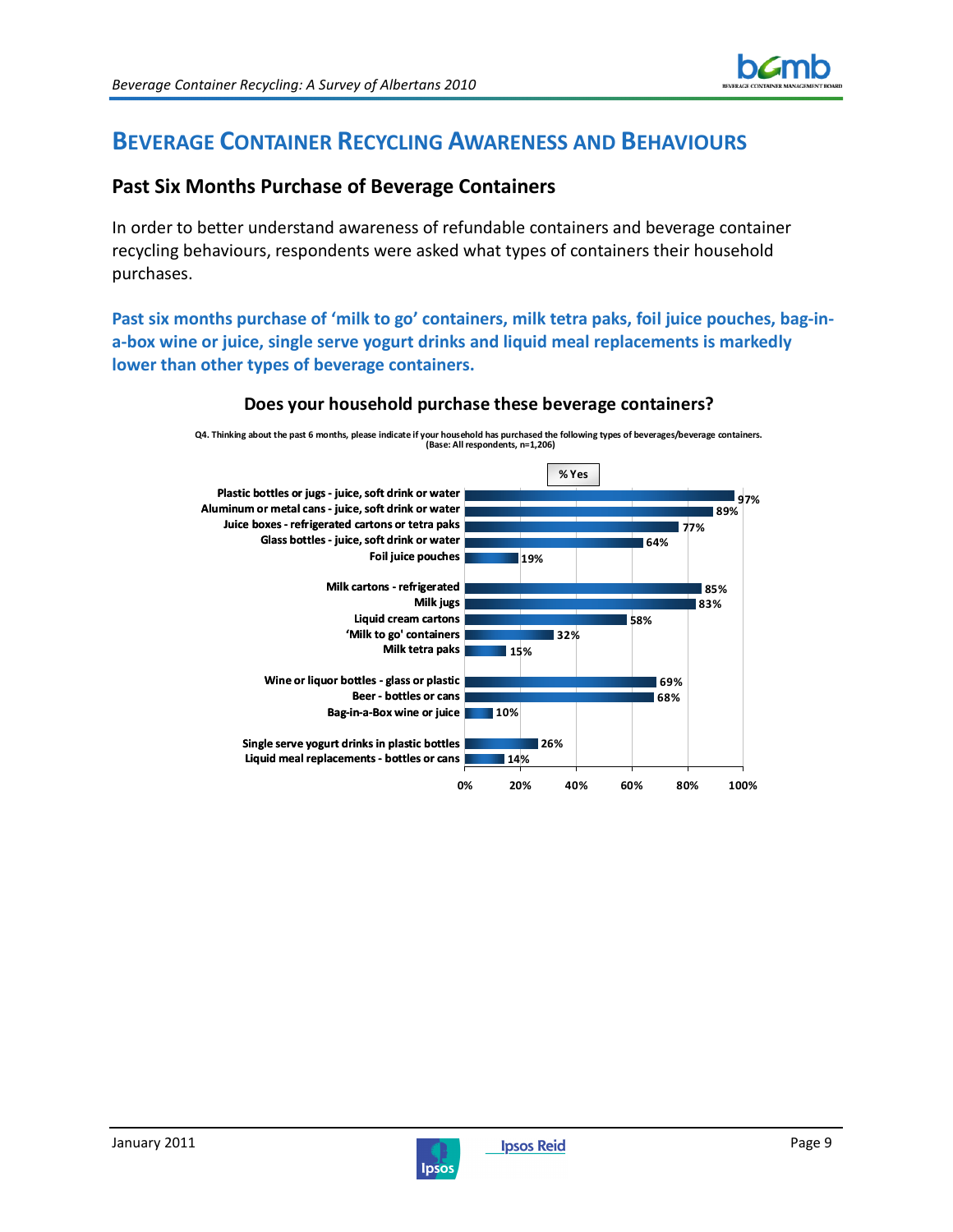## **Awareness of Refundable Beverage Containers**

**Awareness that most types of soft drink, juice, water and alcoholic beverage containers can be returned for a refund is extremely high – the exceptions being foil juice pouches, juice cans and bag-in-a-box wine or juice.** One should note that these are also among the least purchased beverage containers. It is interesting that awareness that foil juice pouches can be returned for a refund is significantly higher among teens aged 15 to 17 (76%) compared to adults (54%) (past six months purchase is also higher).



## **What can be returned for a refund?**



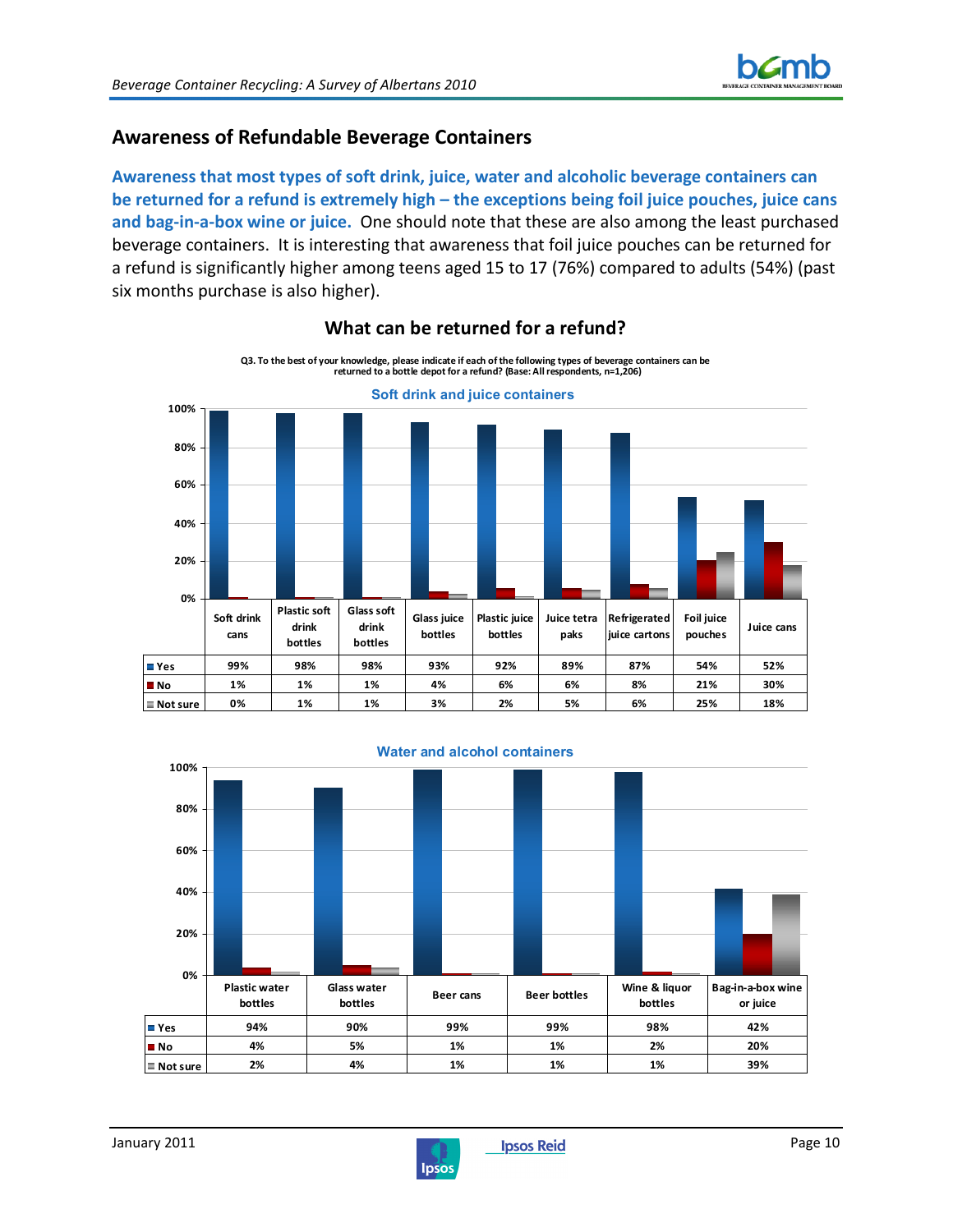**Eighteen months after introducing a deposit fee for dairy containers, awareness that plastic milk jugs can be returned for a refund tops the 90% mark, while awareness that milk cartons are refundable is high (83%) though comparatively lower.** However, only two-thirds of Albertans are aware that liquid cream cartons, 'milk to go' containers or milk tetra paks can be returned for a refund, while less than half are aware of the refundable deposit on yogurt drinks and liquid meal replacements.



Considering tenure in Alberta, it is noteworthy that awareness if beverage containers can be returned for a deposit is lowest among past five years newcomers to Alberta (this holds for the majority of container types).

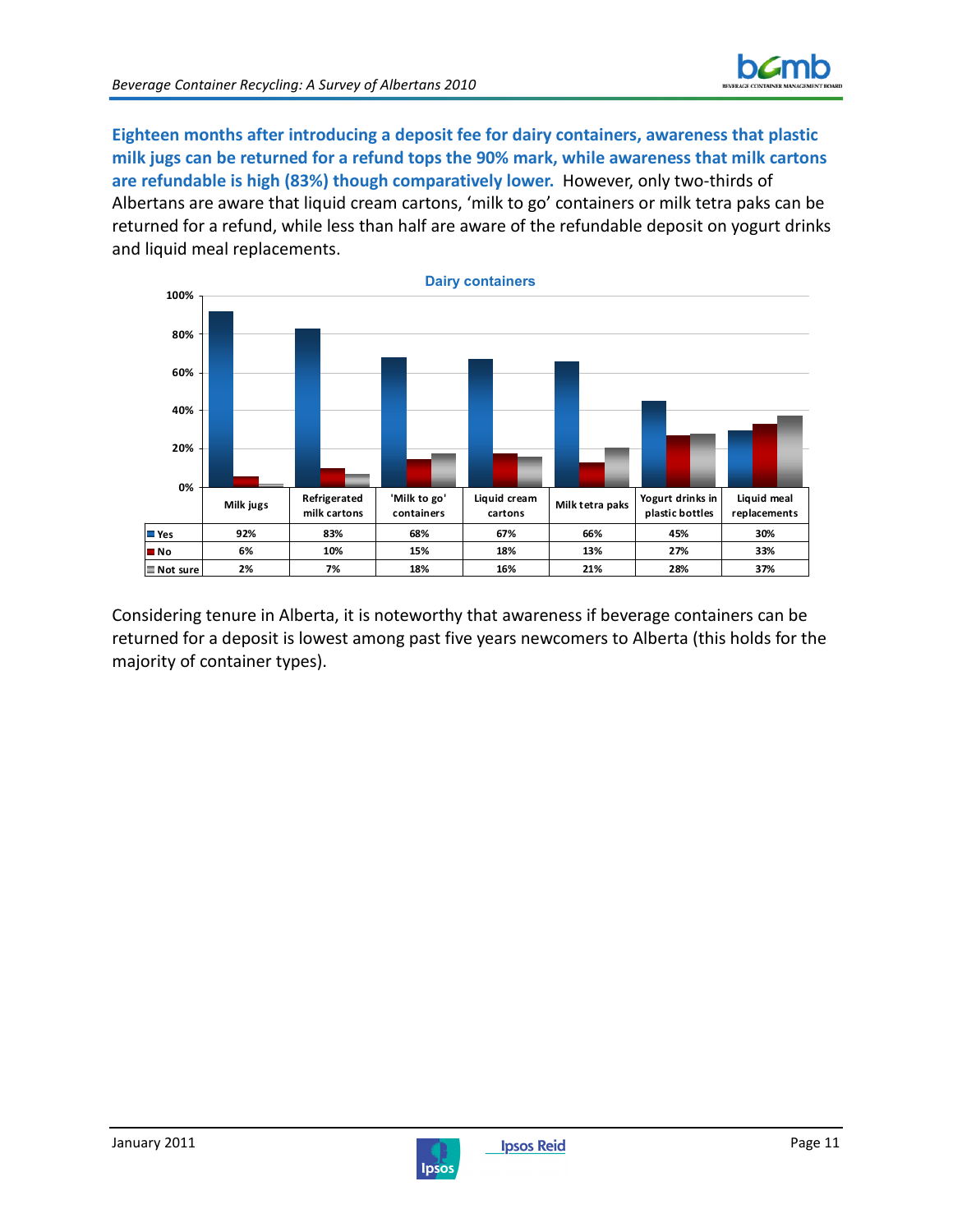

2010 sees a **significant 8 percentage point increase** in awareness that plastic milk jugs can be returned for a refund (from 84% in 2009 to 92% in 2010), while awareness regarding milk cartons has remained flat. Awareness that foil juice pouches are refundable also continues to show positive movement.



## **Tracking Changes – What can be returned for a refund?**

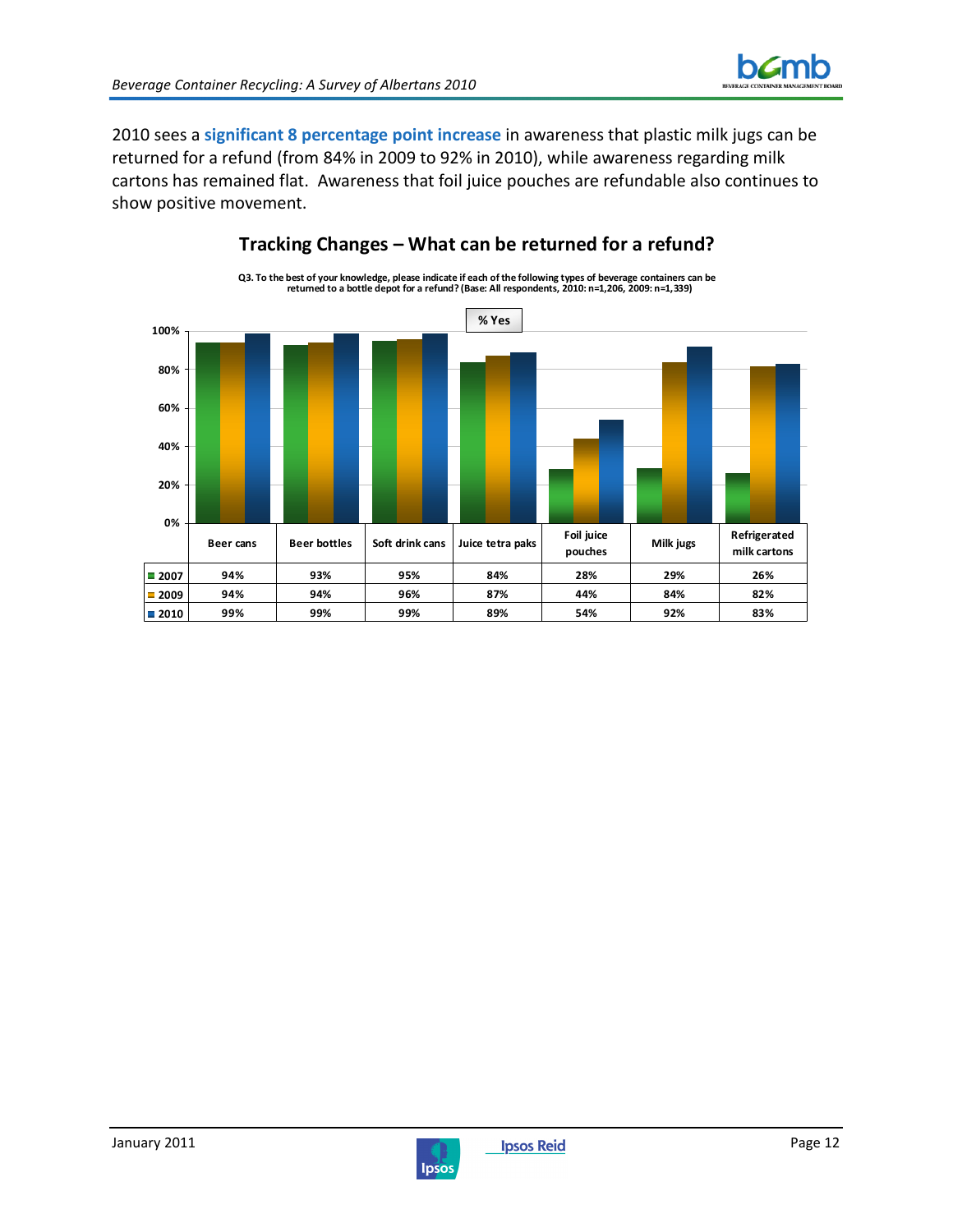

## **Incidence of Beverage Container Recycling and Redemption**

**Among Albertans who have purchased each type of beverage container, reported incidence of recycling (via any means) is 85% or higher for all categories with the exception of liquid meal replacements (80%). With regards to returning containers for a refund, dairy containers tend to lag.**

Container types that less than eight-in-ten purchasers report returning to a bottle depot are bag-in-a box wine or juice (73%), milk cartons (76%), milk tetra paks (71%), liquid cream cartons (69%), 'milk to go' containers (69%), yogurt drinks (59%) and liquid meal replacements (56%).



It is notable that recycling dairy containers (by any means) is significantly higher among Albertans who have curbside recycling than those who do not. This holds true for milk jugs (97% vs. 93%), milk cartons (94% vs. 86%), liquid cream cartons (91% vs. 83%), 'milk to go' containers (90% vs. 82%) and liquid meal replacements (86% vs. 72%).

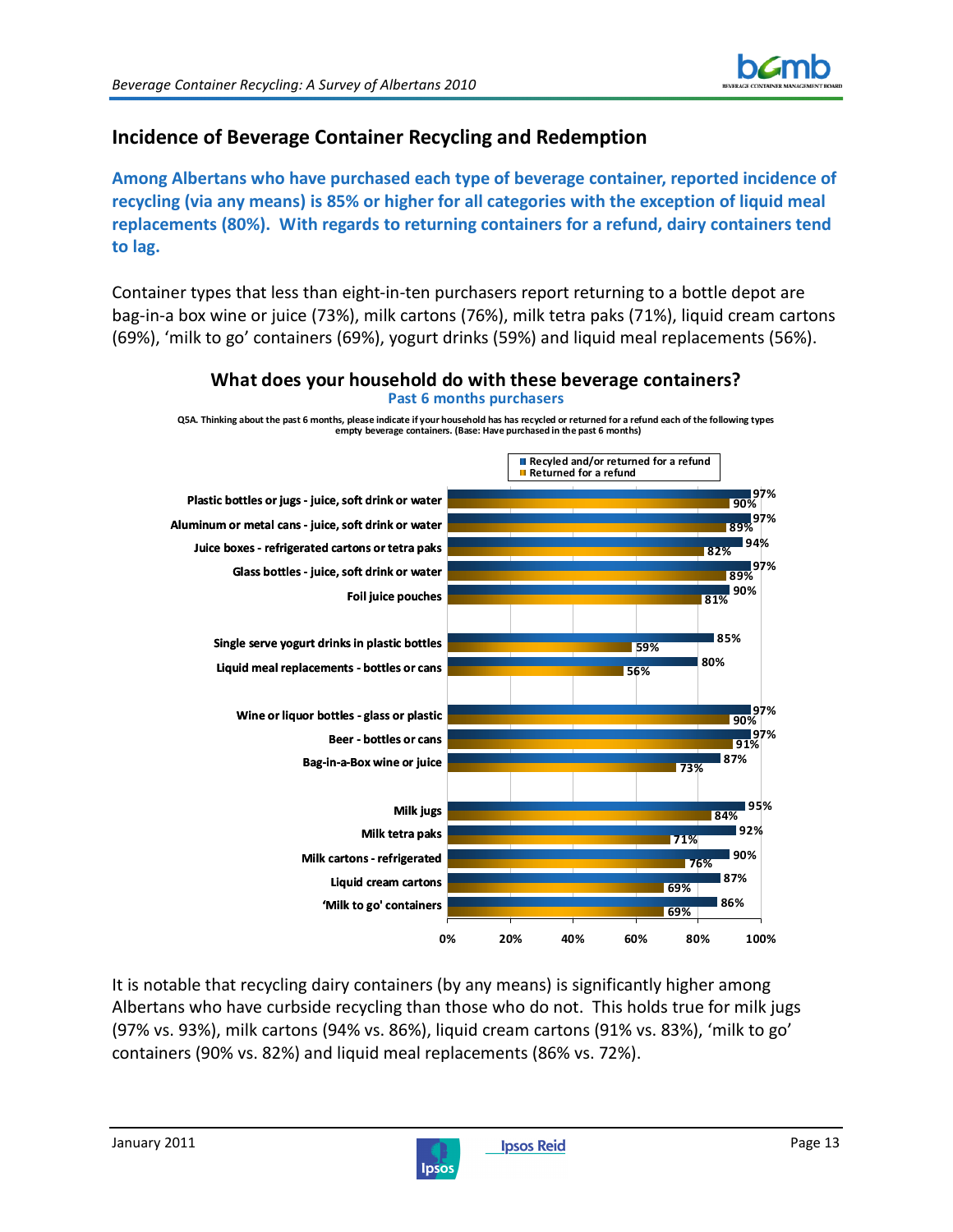

**Reported recycling (by any means) of beverage containers in the past six months is near universal (97%) among Albertans, and nine-in-ten (91%) indicate they have returned beverage containers to a bottle depot in the same time frame.** 

Though still very high, incidence of recycling (by any means) is significantly lower among past 5 years newcomers to Alberta (92%) compared to longer term residents (97%), while incidence of redemption is only 80% among past 5 years newcomers versus 92% among longer term residents.

Reported incidence of returning containers to a bottle depot is also significantly higher among residents of the rural south (96%) compared to their counterparts in Edmonton (88%) and Calgary (90%), as well as among Albertans aged 55 or older (94%) compared to those aged 18 to 34 (89%).



#### **Has your household recycled and/or returned beverage containers to a bottle depot in the past 6 months? (Base: All respondents)**

*2009: Recyclable containers in household 2010: Beverage containers in the past 6 months*

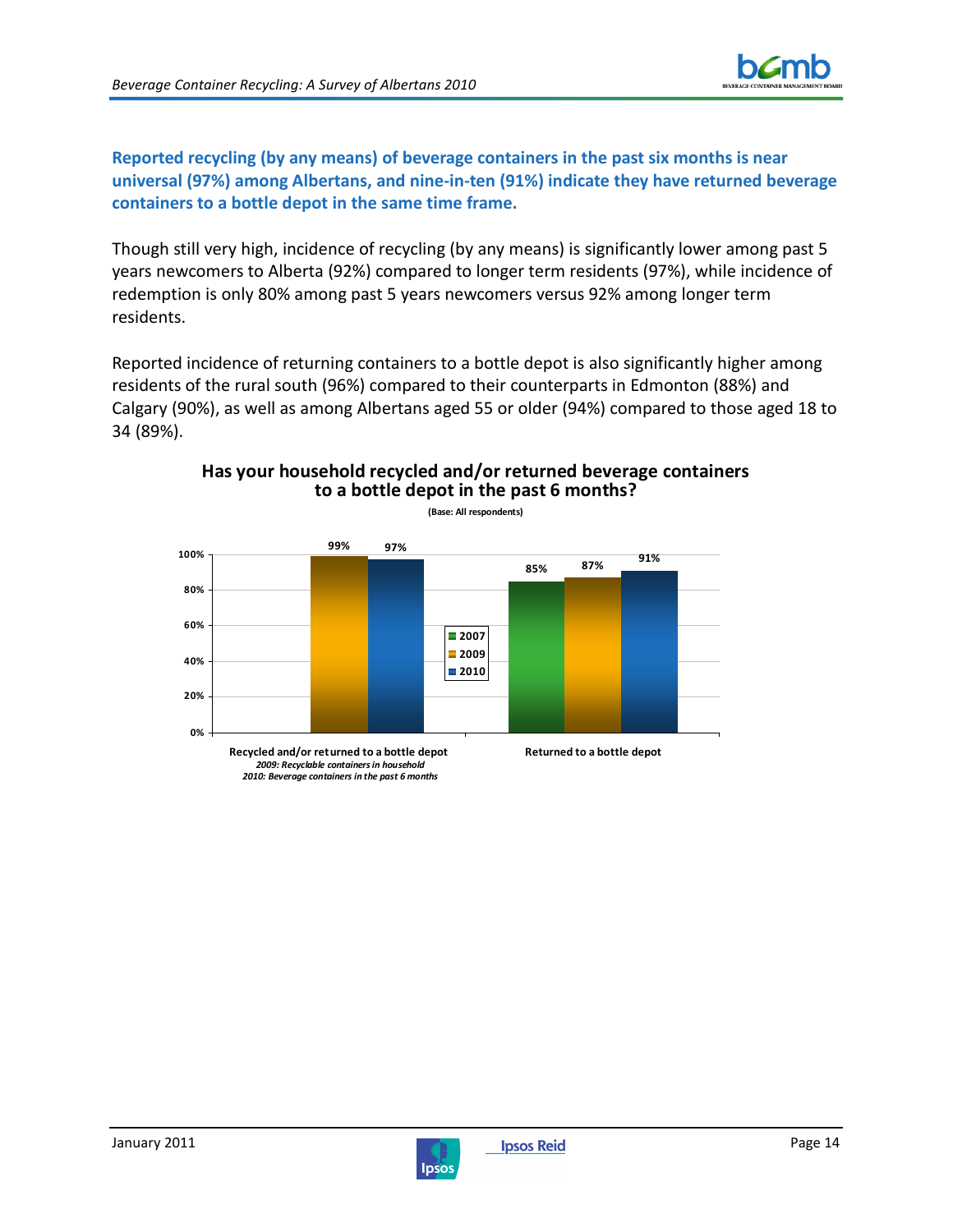

## **Returning beverage containers for a refund is the predominant means of disposing of all**

**container types.** While one-in-ten or fewer purchasers indicate they dispose of any type of container in the garbage *most often*, reported incidence is highest for liquid meal replacements, yogurt drinks, liquid cream cartons, 'milk to go' containers, milk cartons and foil juice pouches.



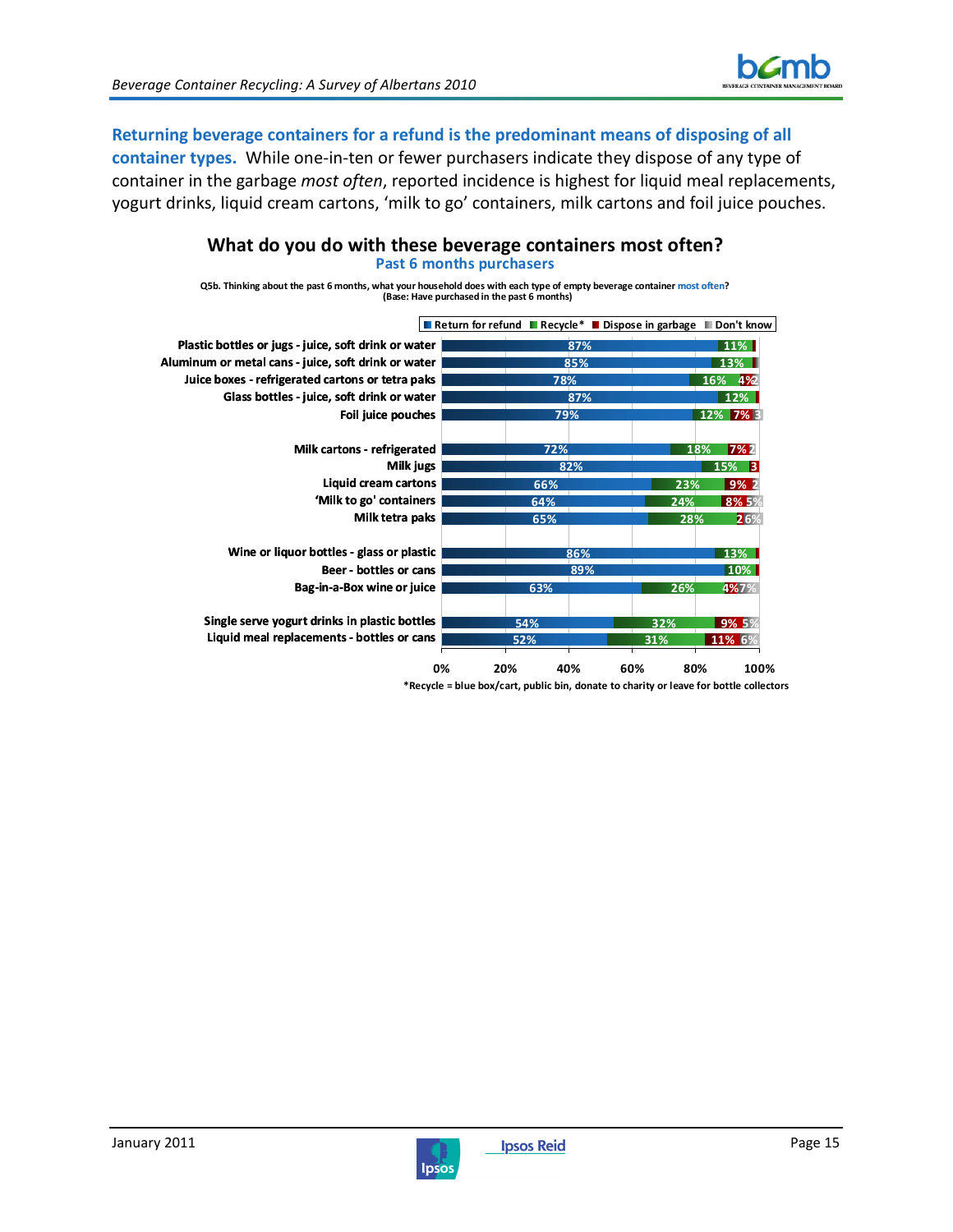

## **Frequency of Recycling or Returning Milk Containers for a Refund**

**Almost three-quarters (73%) of Albertans say they** *always* **recycle or return milk and cream containers, while just 3% say they never do.** 

It is notable that 79% of households with curbside recycling say they *always* recycle or return milk and cream containers versus 65% of households that do not have curbside recycling. Reported incidence of *always* recycling or returning milk and cream containers is also significantly higher among Albertans aged 55 or older (80%) and 35 to 54 (76%) compared to younger residents aged 25 to 34 (65%) and 18 to 24 (53%).



**How often do you recycle or return milk and cream containers? Q6a. Thinking specifically about milk and cream containers (cartons, jugs or milk-to-go), approximately how often would you say your household** 

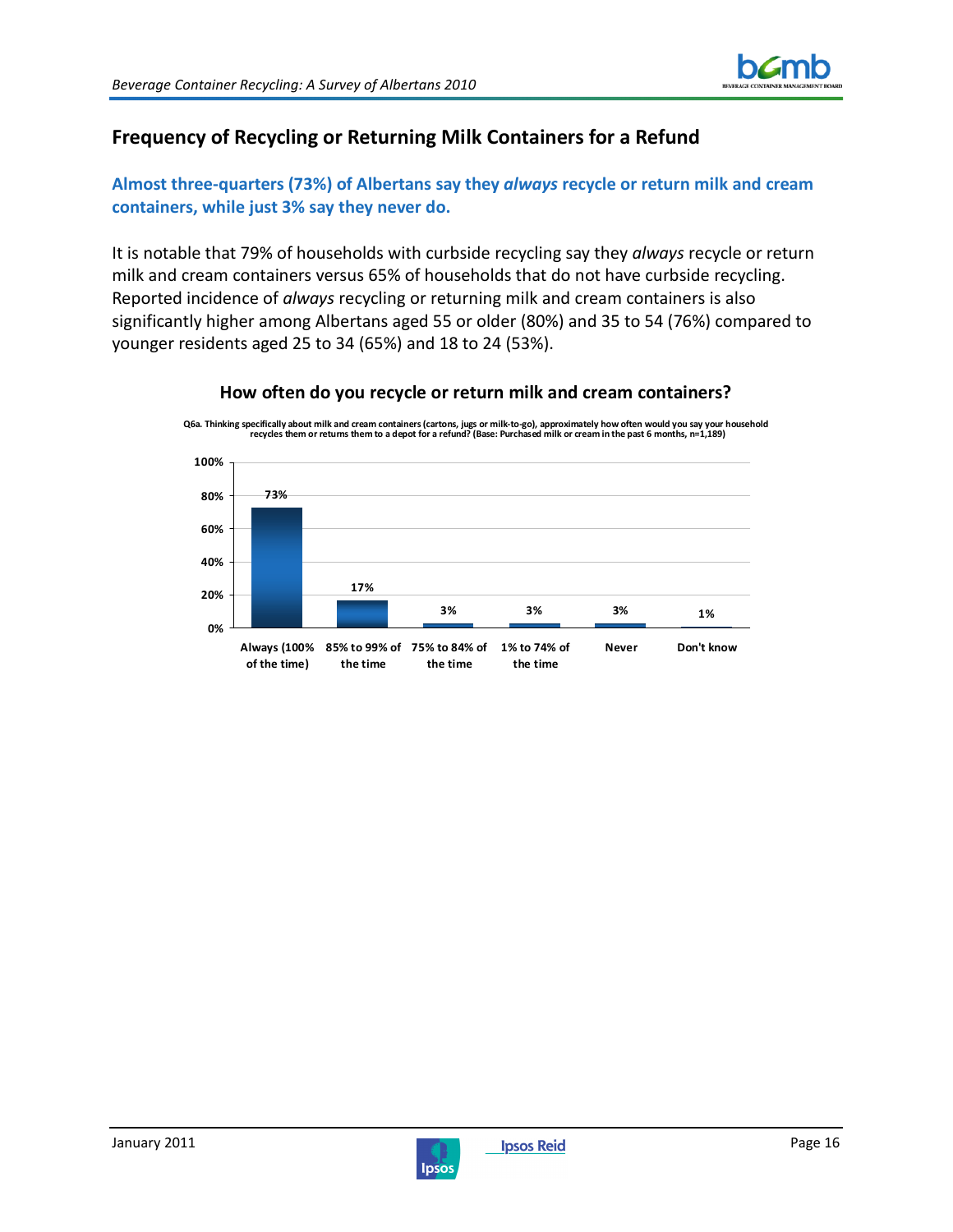

The most frequent reasons given for not *always* recycling or returning milk and cream containers are lack of awareness (18%), simply forgetting (17%), inconvenience (12%) and recycling options not always being available (11%).

## **Why don't you recycle or return milk and cream containers all the time?**





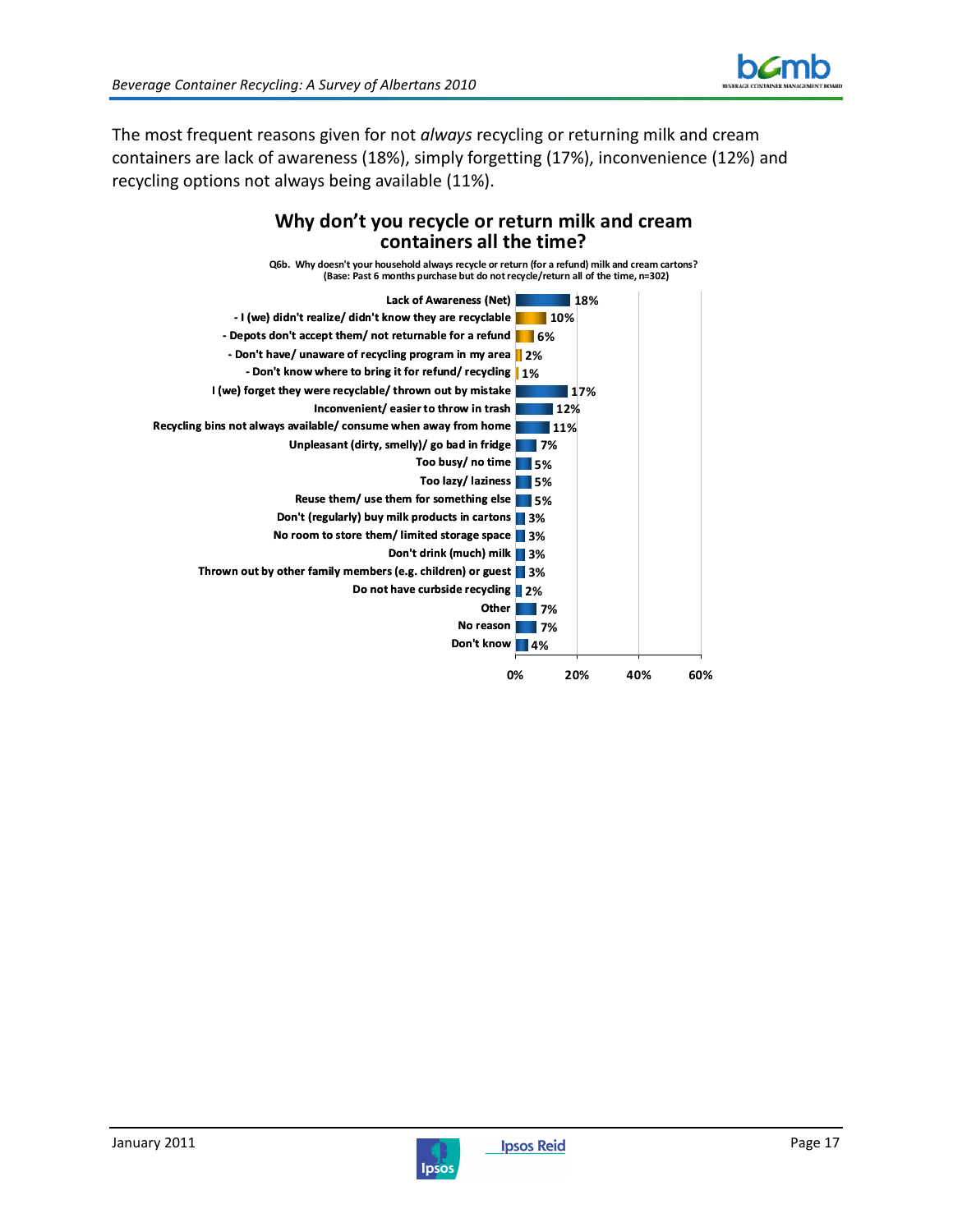

## **Awareness of Refundable Deposit for Beverage Containers**

**Half of Albertans are aware of the refundable deposit for beverage containers that are one litre or less, while four-in-ten are aware of the deposit for beverage containers more than one litre in size.** Half (52%) of Albertans correctly specify 10 cents as the refundable deposit on beverage containers that are one litre or less, while another 20% say 5 cents and one-quarter (23%) 'don't know'. There is less clarity regarding the refundable deposit for containers more than one litre in size. Four-in-ten (38%) correctly say 25 cents while another 15% are close at 20 to 24 cents. Two-in-ten (18%) say 10 cents, while one-quarter (24%) 'don't know'.



#### **What is the refundable deposit?**

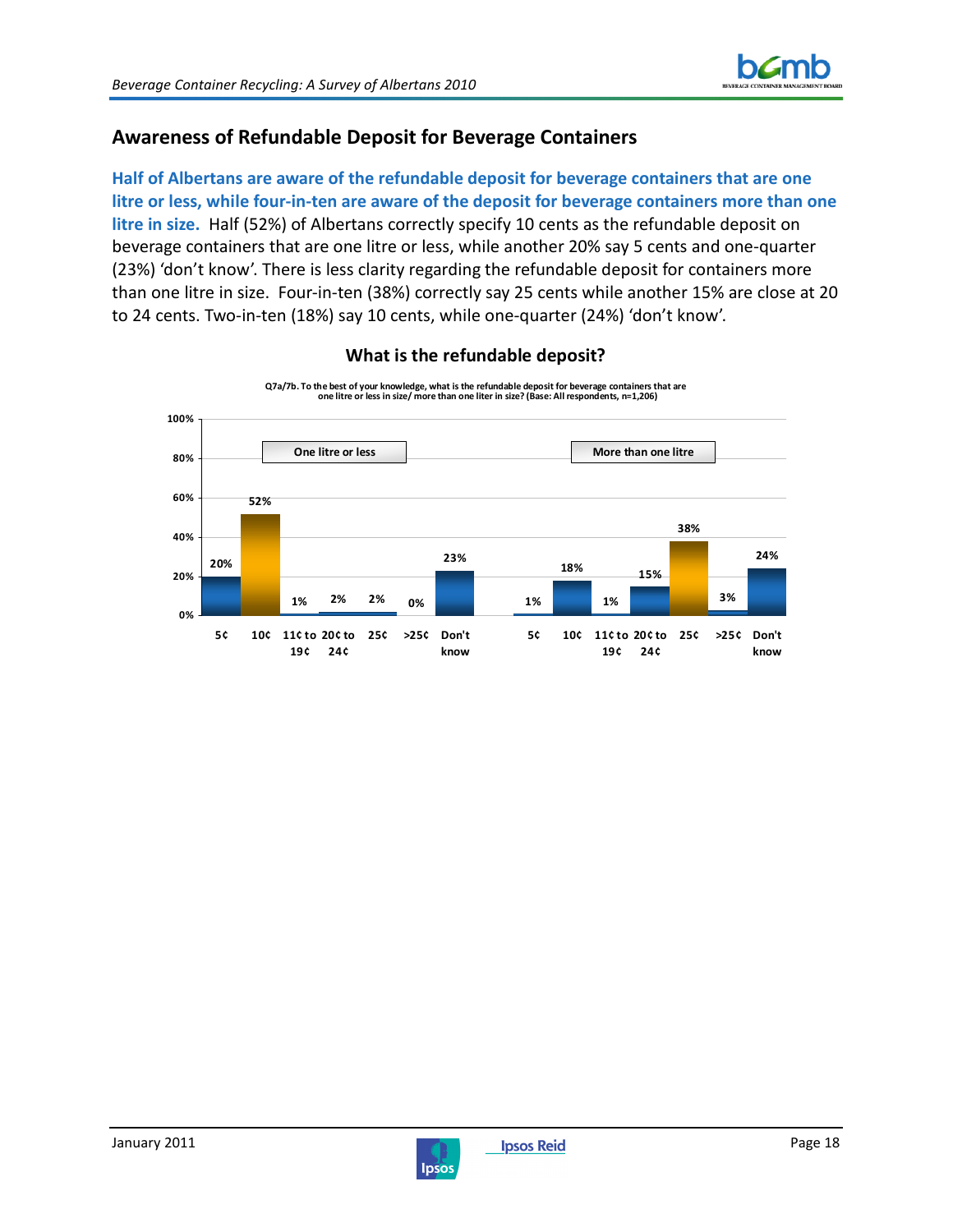

Among those unable to cite the refundable deposit value, just under half say knowing the correct deposit value would make them more likely to return beverage containers for a refund, while about half say it would make no difference. The percentage of past five years newcomers to Alberta who say knowing the deposit value would make them more likely to return containers for a refund is significantly higher at 69% for containers one litre or less and 65% for containers more than one litre in size.

#### **Does knowing the deposit value make you more likely to return containers for a refund?**

**Q8a/8b. In fact, the refundable deposit for all beverage containers that are one litre or less in size is 10¢/more than one litre in size is 25¢. Knowing this would you be more likely or less likely to return your empty beverage containers to a bottle depot, or would it have no change on your behaviour? (Base: Unaware of deposit value, 10¢: n=576, 25¢: n=743)**



## **Recall of Information about Refundable Deposits**

**Four-in-ten (39%) Albertans say they have seen information at retail stores that identifies the refundable deposit on beverage containers**. One quarter (26%) at grocery stores, 13% at a liquor store, 8% at a convenience store and 6% at a gas station. Cash register receipts (59%) are by far the most common channel, followed by the shelf where the product is placed (32%).



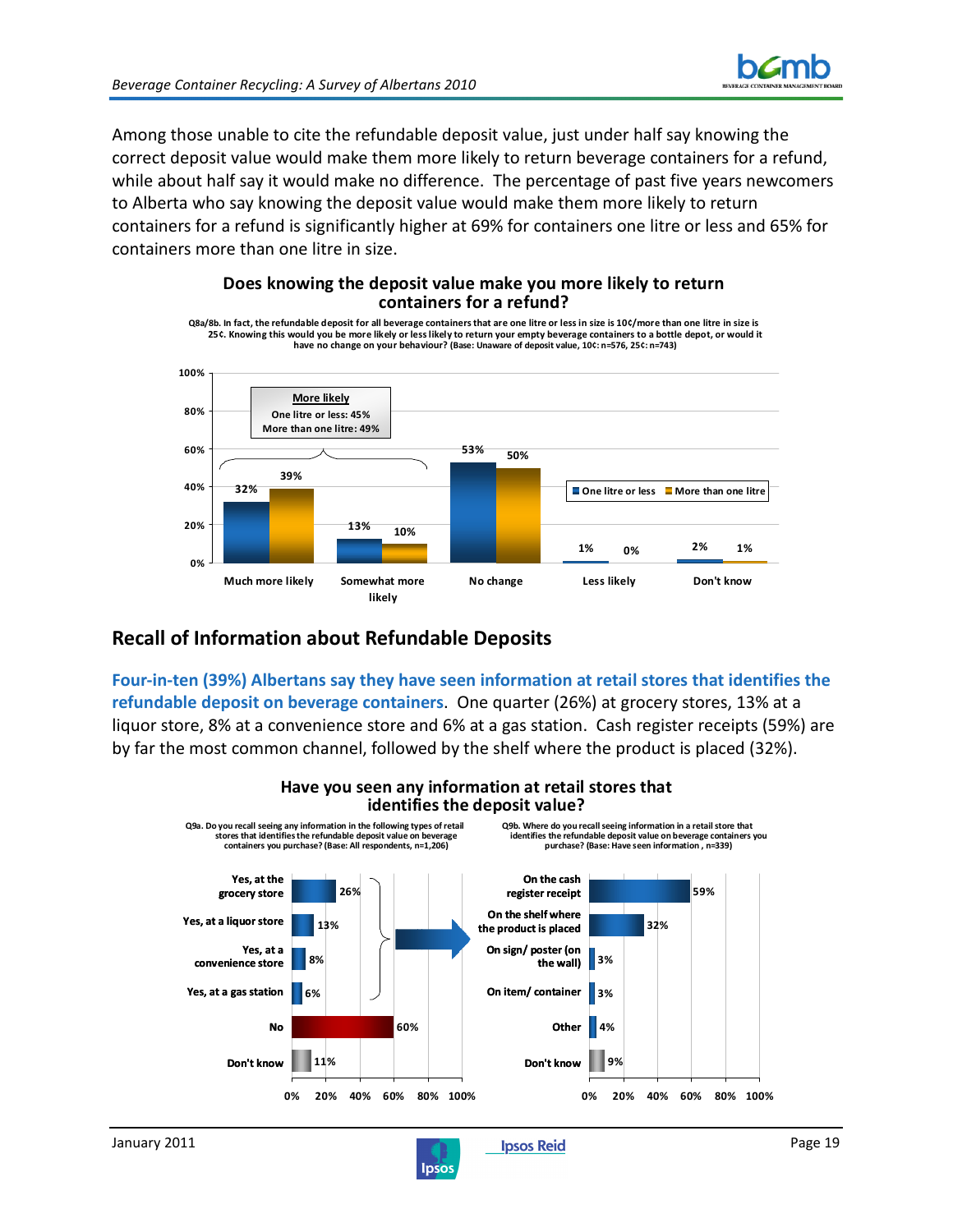

## **Means of Increasing Public Awareness about Refundable Beverage Containers**

**While Albertans think putting the refundable deposit value on the container itself (77% very effective) or on the shelf where the product is placed (46% very effective) would both be effective means of increasing awareness, the former would clearly be the more effective measure.** 

It is interesting that the percentage of youth aged 18 to 24 who think putting the refundable deposit value on the container itself would be very effective (65%) is significantly lower compared to Albertans aged 35 to 54 (80%) and 55 or older (77%).



## **How effective would these measures be for increasing awareness? Q10. The Beverage Container Management Board, or BCMB, is responsible for the recycling of empty beverage containers in Alberta. If the BCMB**

**wanted to increase your awareness of the types of beverage containers that can be returned for a refund as well as the value of the refundable deposit, how effective would each of the following be? (Base: All respondents, n=1,206)**

**Putting the refundable deposit value on the container itself**

**Putting the refundable deposit value on the shelf where the price of the product is posted**

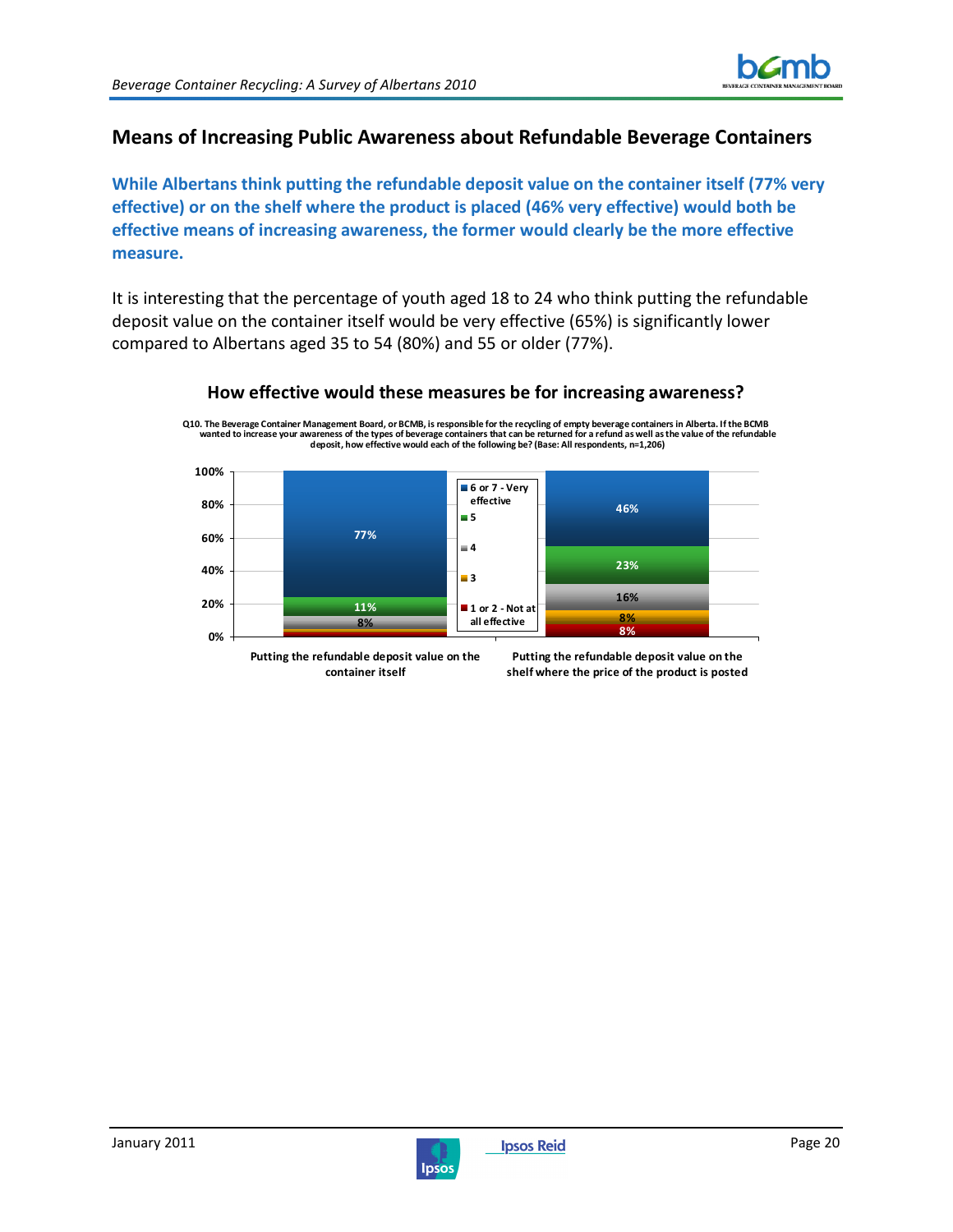

## **BOTTLE DEPOTS**

## **Frequency of Visitation**

Among Albertans who have returned beverage containers to a bottle depot in the past six months, four-in-ten (38%) report visiting a depot at least once a month, while another 45% make a trip every couple of months and 16% do so a couple of times a year. Further, 86% of Albertans whose households have returned items for a refund indicate they have personally visited a depot in the past six months.



### **How often do you return containers to a bottle depot?**

## **Travel Time to Bottle Depots**

Half of past six months visitors say it takes 10 minutes or less to get to the bottle depot they use most often, while just 14% say it takes more than 20 minutes (this increases to 24% among rural Albertans).



### **How long does it take you to get to your bottle depot?**

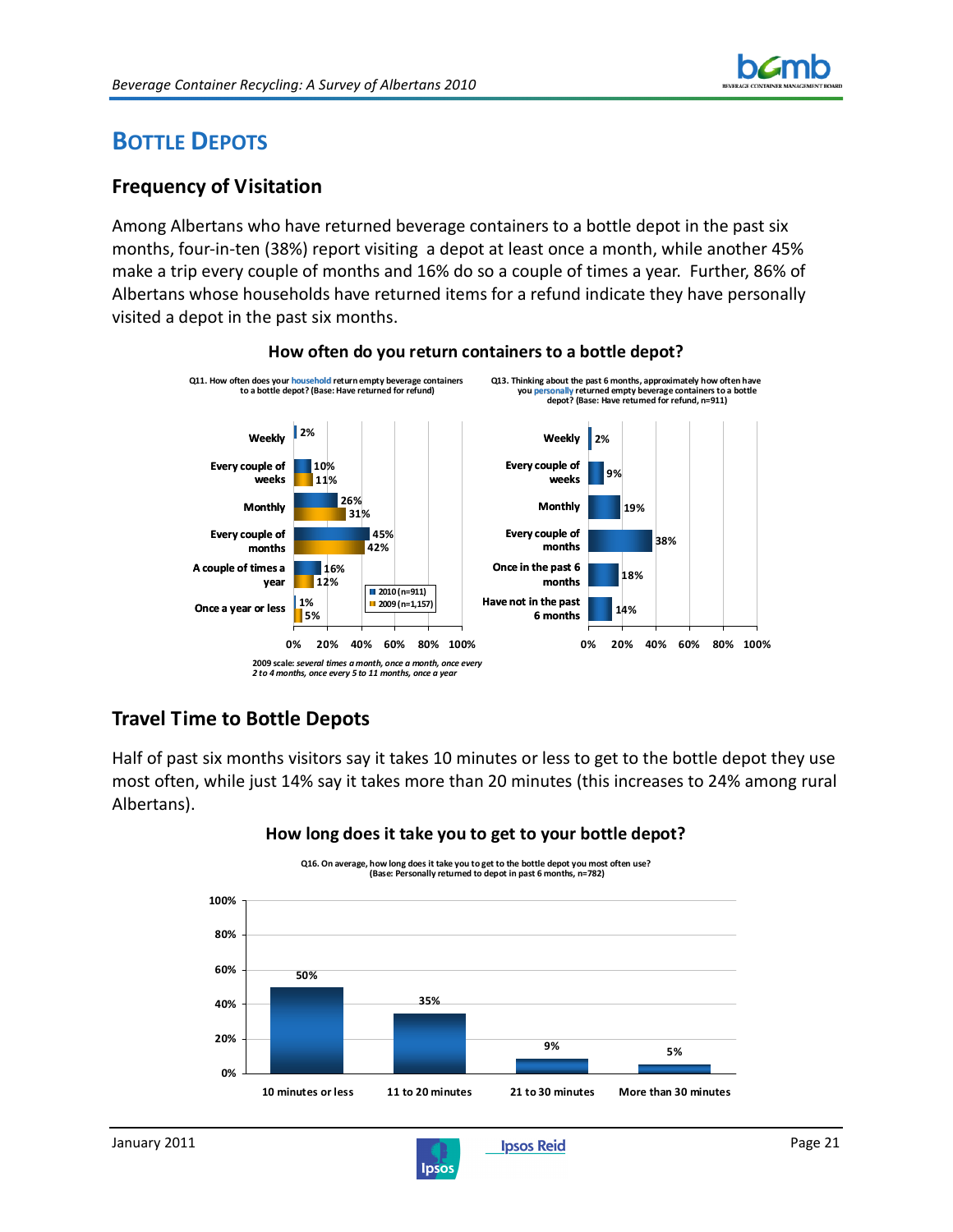

## **Reasons for Not Returning Beverage Containers to Depots or Not Returning More Often**

Among the minority of Albertans who have not returned beverage containers to a depot in the past six months, many indicate they recycle the containers instead – 26% 'donate to charity', 13%' leave them for bottle collectors', 7% 'put into blue box' and 1% 'use the building recycling program'. Other reasons given include 'too much trouble' (26%), no room to store them (11%) and 'too time consuming' (11%). Issues with bottle depots themselves are limited – 9% say the 'depot is too far away', 4% say the 'bottle depot is dirty or smelly' and 3% point to the 'line up or waiting time'.

The predominant reason for visiting a bottle depot a couple of times a year or less is simply waiting 'until we have a large load or until it's worthwhile' (63%).



#### **Why don't you return containers to a depot, or why not more often?**

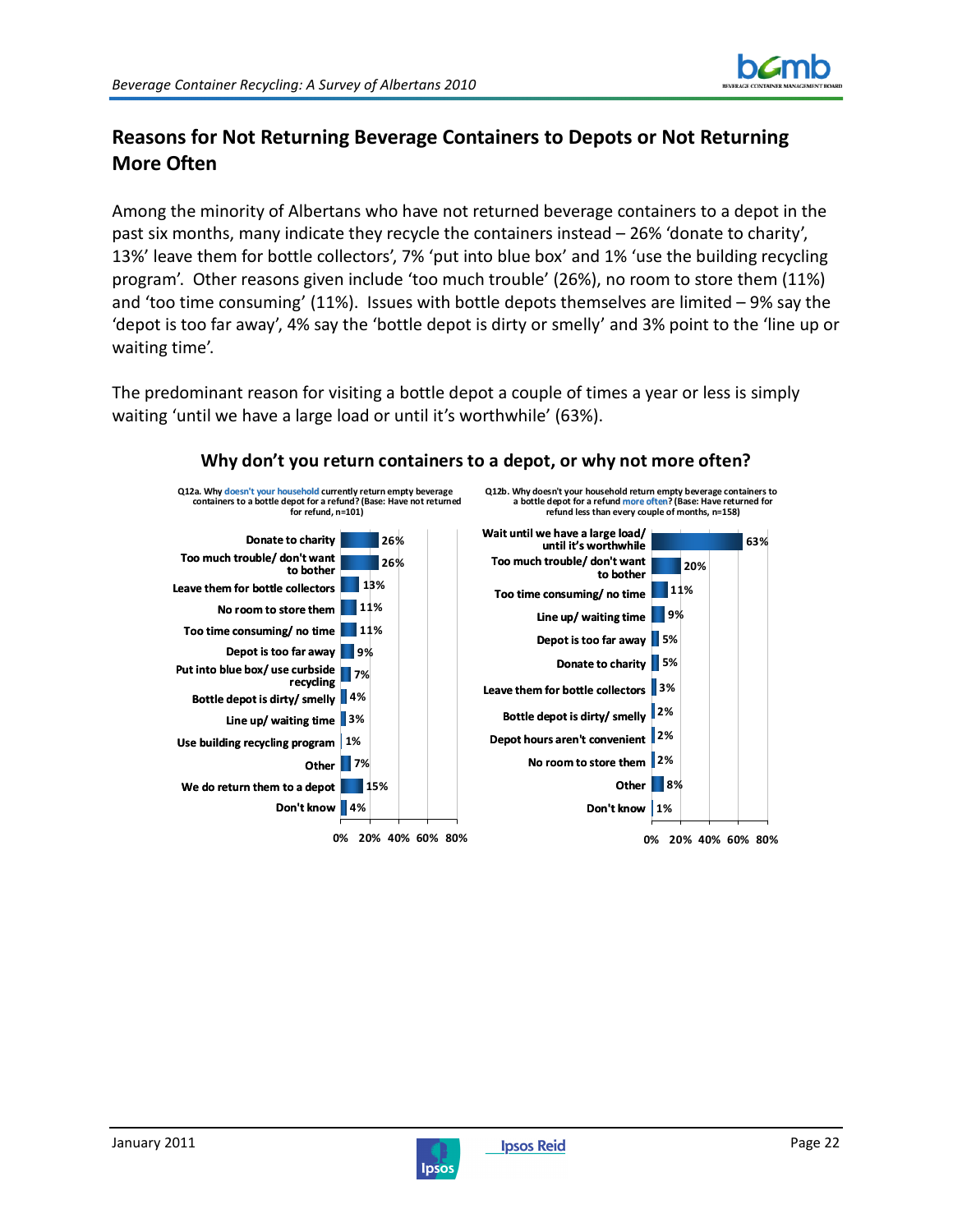

## **Importance of Bottle Depot Attributes**

For Albertans who have visited a depot in the past six months, the most important factor influencing their decision whether or not to return containers to a depot is getting the refundable deposit back (81% very important), followed by convenience of the location (61% very important). In the next tier are waiting time (50% very important), customer service (48% very important) and safety of the depot location (45%), while cleanliness (33% very important) and overall appearance (25% very important) of the depot are the least important factors.



#### **How important are these factors when deciding whether or not to return beverage containers to a bottle depot?**



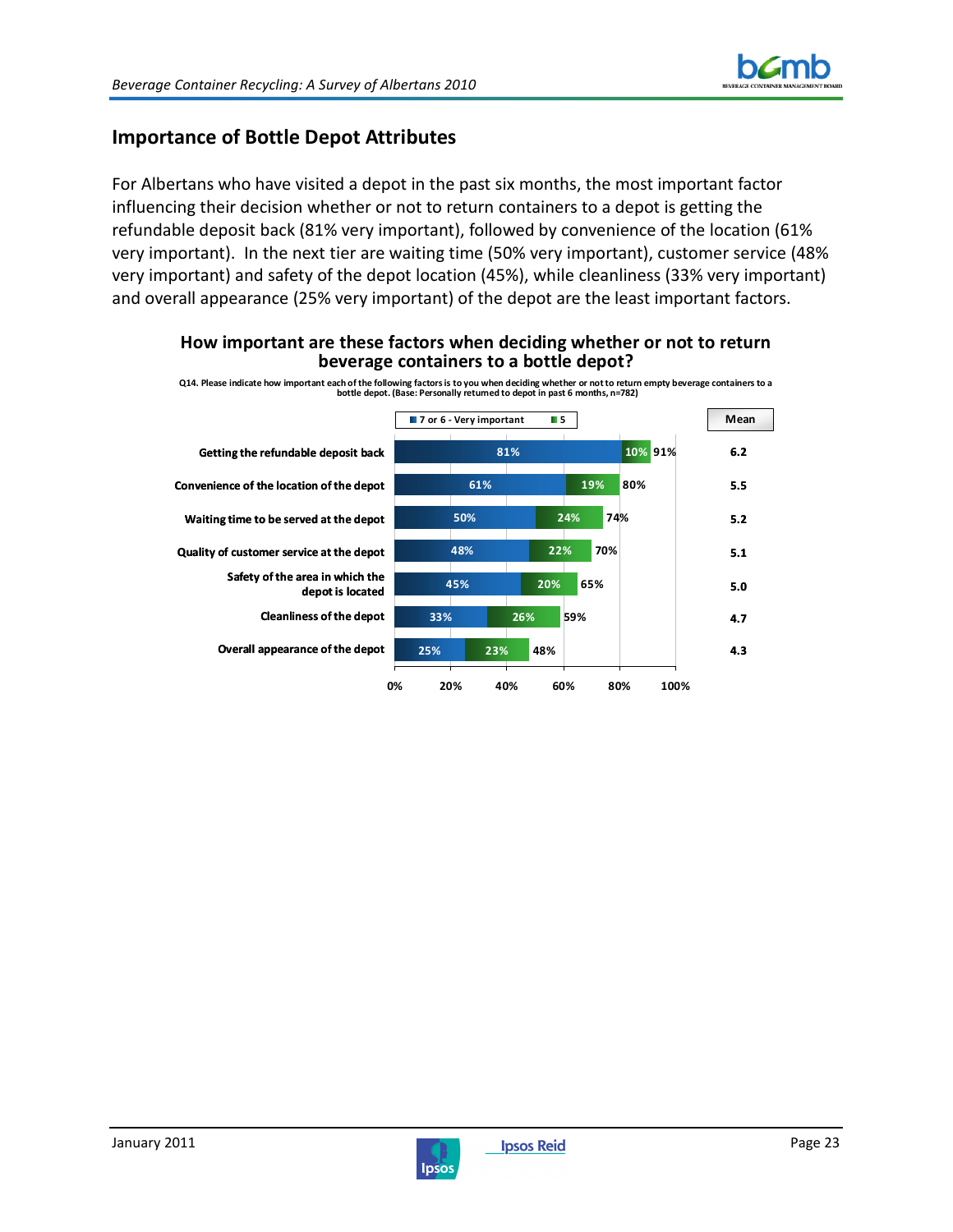

## **Satisfaction with Bottle Depot Attributes**

**Satisfaction with most aspects of bottle depots is very high**. More than half of Albertans are very satisfied with getting the refundable deposit back (80%), convenience of the location (62%), safety of the depot location (58%), waiting time (54%) and customer service (53%). Comparatively lower is satisfaction with the overall appearance (36% very satisfied) and cleanliness (32% very satisfied) of the depot.

It is notable that satisfaction with all aspects of bottle depots (considering very satisfied ratings) is lowest among youth aged 18 to 24 and significantly lower than their counterparts aged 25 or older for getting the deposit back (59%), waiting time (34%), safety (40%), customer service (27%) and cleanliness (13%).



## **How satisfied are you with these aspects of the bottle depot?**

When the data are analyzed further, a number of significant regional differences emerge. Considering very satisfied ratings:

- Satisfaction with the safety of the area in which the depot is located is significantly higher among residents of smaller cities north and south (66%) compared to their counterparts in Calgary (53%).
- Satisfaction with the waiting time to be served is significantly higher among residents of smaller cities south (65%) compared to residents of Edmonton (50%).
- Satisfaction with customer service is significantly higher among residents of smaller cities south (62%), the rural north (62%) and the rural south (63%) versus their counterparts in Calgary (47%) and Edmonton (46%).
- Satisfaction with the overall appearance of the depot is also significantly higher among residents of smaller cities south (47%), the rural north (45%) and the rural south (44%) versus their counterparts in Calgary (30%) and Edmonton (28%). Satisfaction among

![](_page_25_Picture_13.jpeg)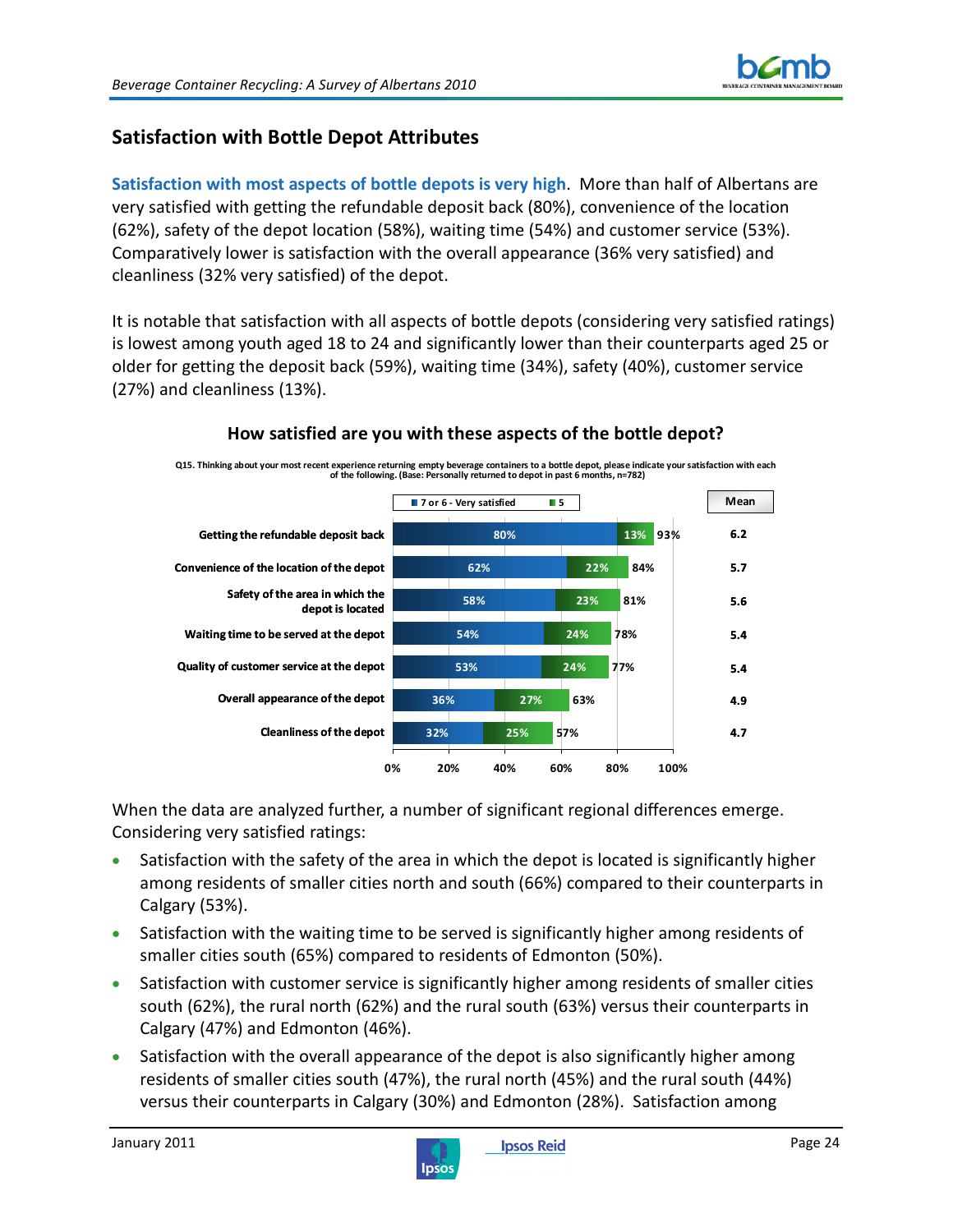![](_page_26_Picture_1.jpeg)

residents of smaller cities north (41%) is also significantly higher than Edmonton.

• Satisfaction with the cleanliness of the depot is significantly higher among residents of smaller cities south (40%) and the rural south (47%) compared to residents of Calgary (27%) and Edmonton (26%). Satisfaction among residents of the rural north (38%) is also significantly higher than Edmonton.

![](_page_26_Figure_4.jpeg)

## **Action Grid Analysis**

In order to help the BCMB prioritize future efforts to improve various aspects of bottle depots, action grid analysis was undertaken to identify primary weaknesses and primary strengths. An action grid is a two-dimensional graph that takes into account both importance and performance (i.e. satisfaction).

Attributes are located in one of four quadrants:

- Primary Strengths Items in the top right quadrant are key strengths and performance should be maintained or improved.
- Primary Weaknesses Items in the top left quadrant are 'priority areas for improvement' as they are considered important, however, satisfaction is relatively lower and there is

![](_page_26_Picture_11.jpeg)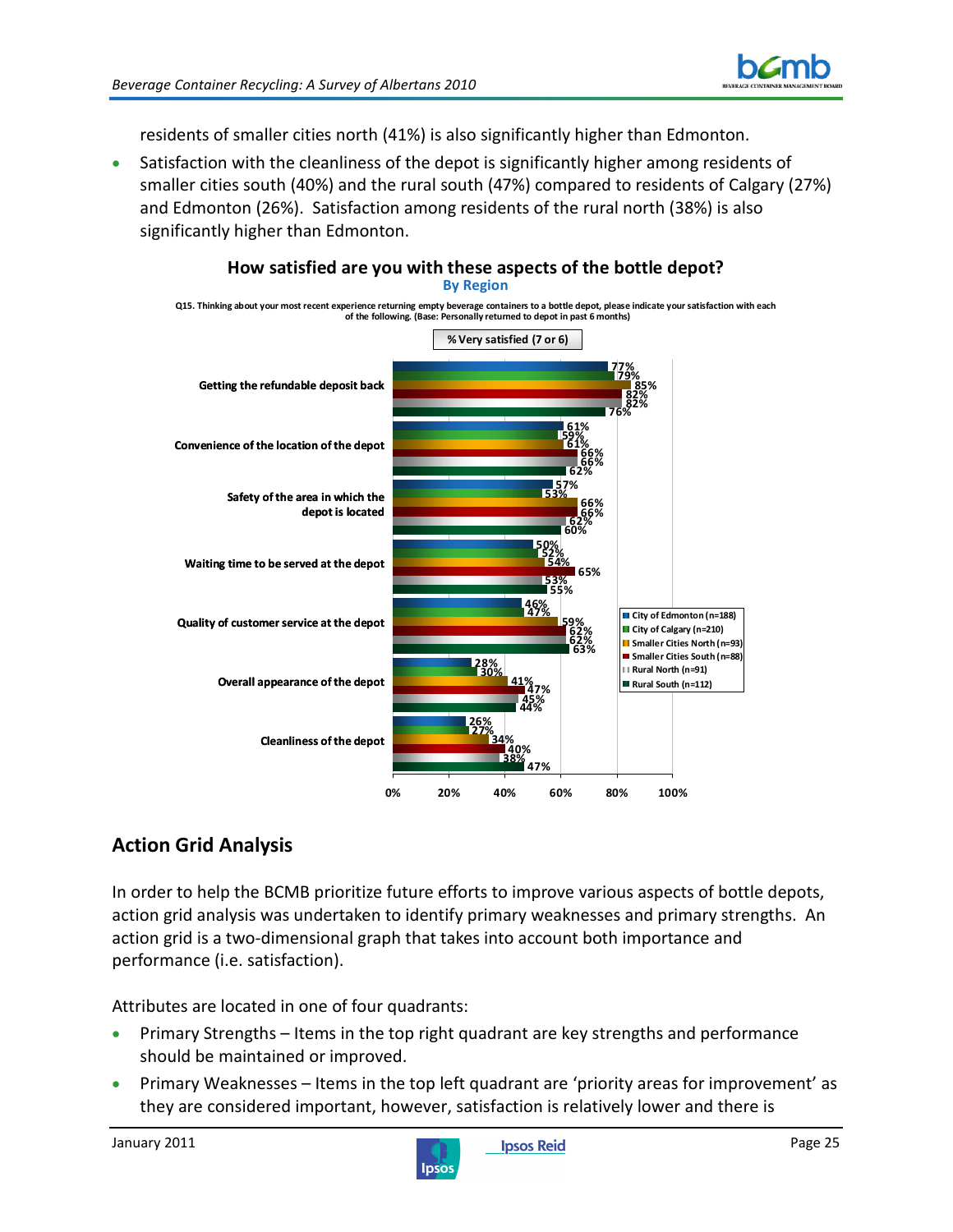![](_page_27_Picture_1.jpeg)

considerable room for improvement. Moving these items into the top right quadrant should have a positive impact on overall satisfaction with programs and services.

- Latent Weaknesses Items in the bottom left quadrant are 'longer-term action items' and should be addressed when resources permit. There is room for positive movement in satisfaction ratings and increases in importance ratings could move them to the Primary Weakness quadrant.
- Latent Strengths Items in the bottom right quadrant are 'low maintenance' as satisfaction is relatively high and importance is relatively low.

The line of delineation is calculated by taking the average of the 'very important' scores (i.e. rating of 6 or 7) for both importance and satisfaction. Therefore, these lines will shift from year to year. It is important to keep in mind that both importance and satisfaction are *relative* rather than based on a pre-defined measure – thus, items in the upper half of the action grid are relatively more important and those in the lower half are relatively less important. "Getting the refundable deposit back" has not been included in this analysis as it is not a key attribute of the depots.

*Primary Strengths* of bottle depots are: convenience of location, safety of the area, customer service and waiting time. Satisfaction with these attributes should be maintained. There are no primary weaknesses that need to be addressed. Cleanliness and the overall appearance of depots are both latent weaknesses – while satisfaction is comparatively lower, so too is importance.

![](_page_27_Figure_7.jpeg)

## **Importance versus Satisfaction**

![](_page_27_Picture_10.jpeg)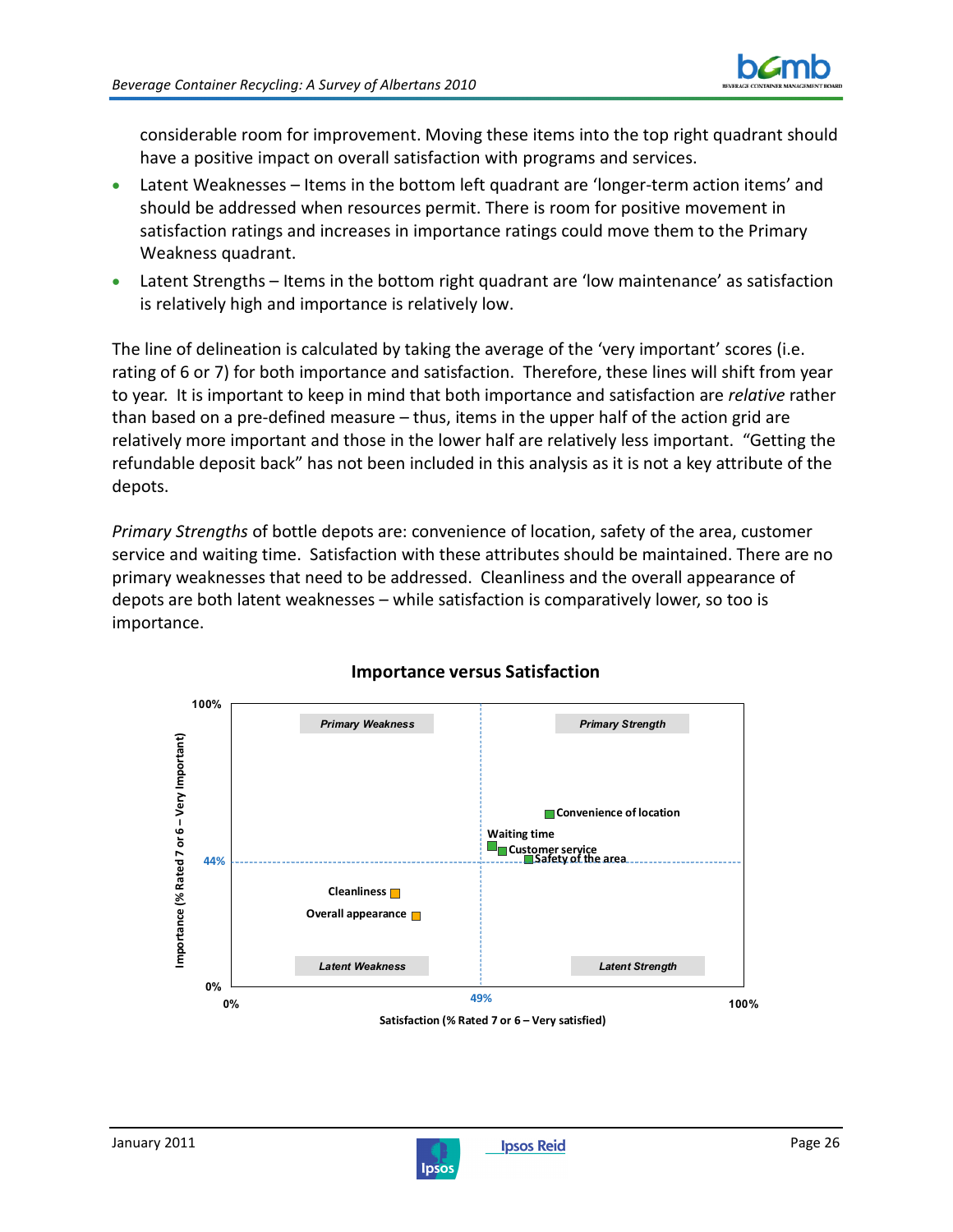![](_page_28_Picture_1.jpeg)

## **THE OVERALL RETURN RATE**

## **Opportunities for Increasing the Overall Return Rate for Beverage Containers**

When asked what the BCMB could do to increase the overall return rate of beverage containers, the most frequent suggestions are educating the public on a number of dimensions (29%), increasing the refundable deposit (18%) and improving various aspects of bottle depots (17%), primarily more locations or more convenient locations (9%).

## **What could BCMB do to increase recycling of beverage containers?**

**Q17. What, if anything, could the Beverage Container Management Board do to increase the number of empty beverage containers that are recycled or returned to depots? (Base: All respondents, n=1,206)**

![](_page_28_Figure_7.jpeg)

![](_page_28_Picture_8.jpeg)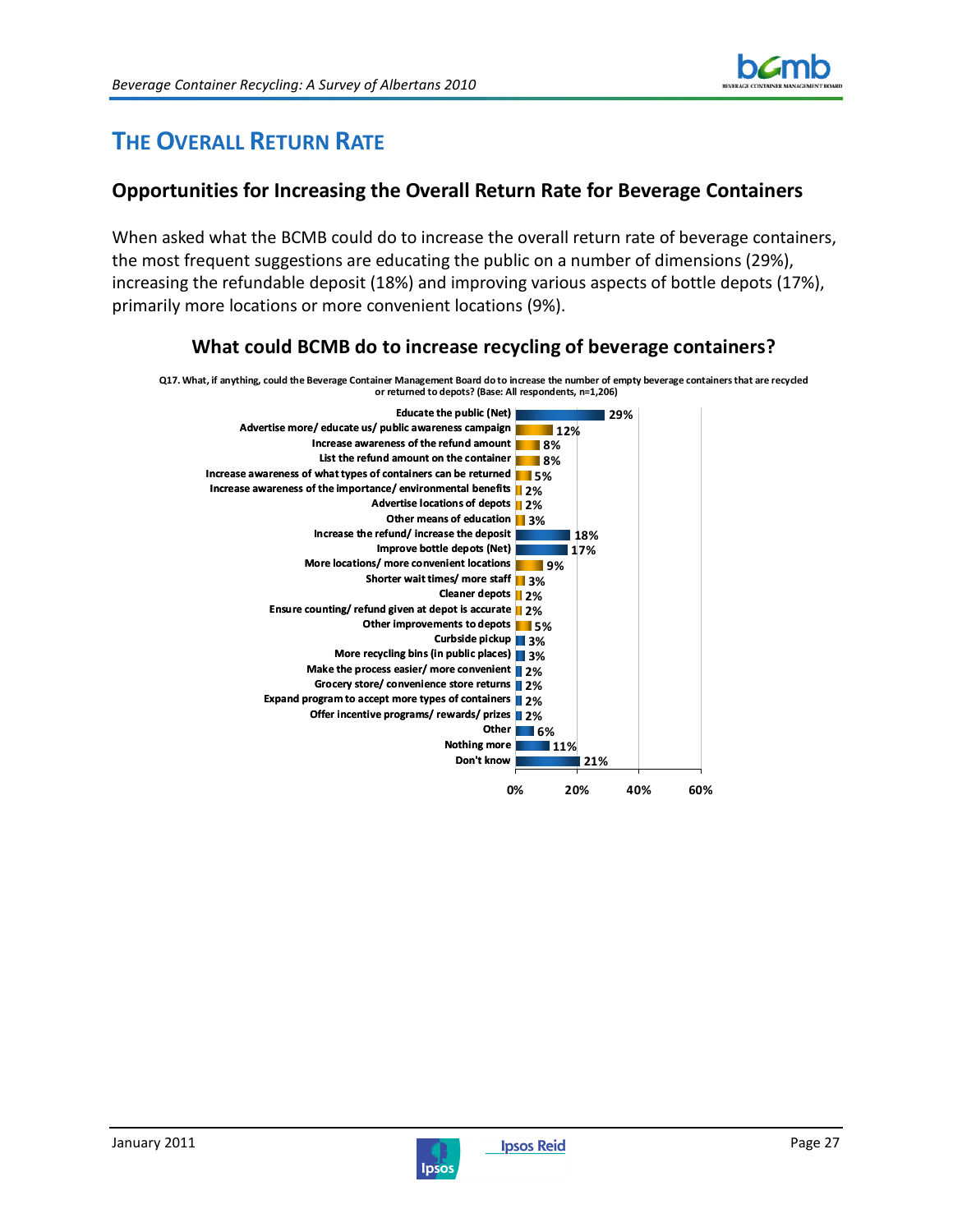![](_page_29_Picture_1.jpeg)

## **Awareness of the Overall Return Rate for Beverage Containers**

As might be expected, Albertans are not knowledgeable about the overall rate of return for beverage containers. When asked, two-thirds (66%) guess in the 41% to 80% range, while just 6% say 81% or higher.

When told the actual return rate in 2009 was 82%, two thirds of Albertans (65%) deem it as being excellent (rating of 6 or 7).

![](_page_29_Figure_5.jpeg)

### **What is the return rate for beverage containers?**

![](_page_29_Picture_8.jpeg)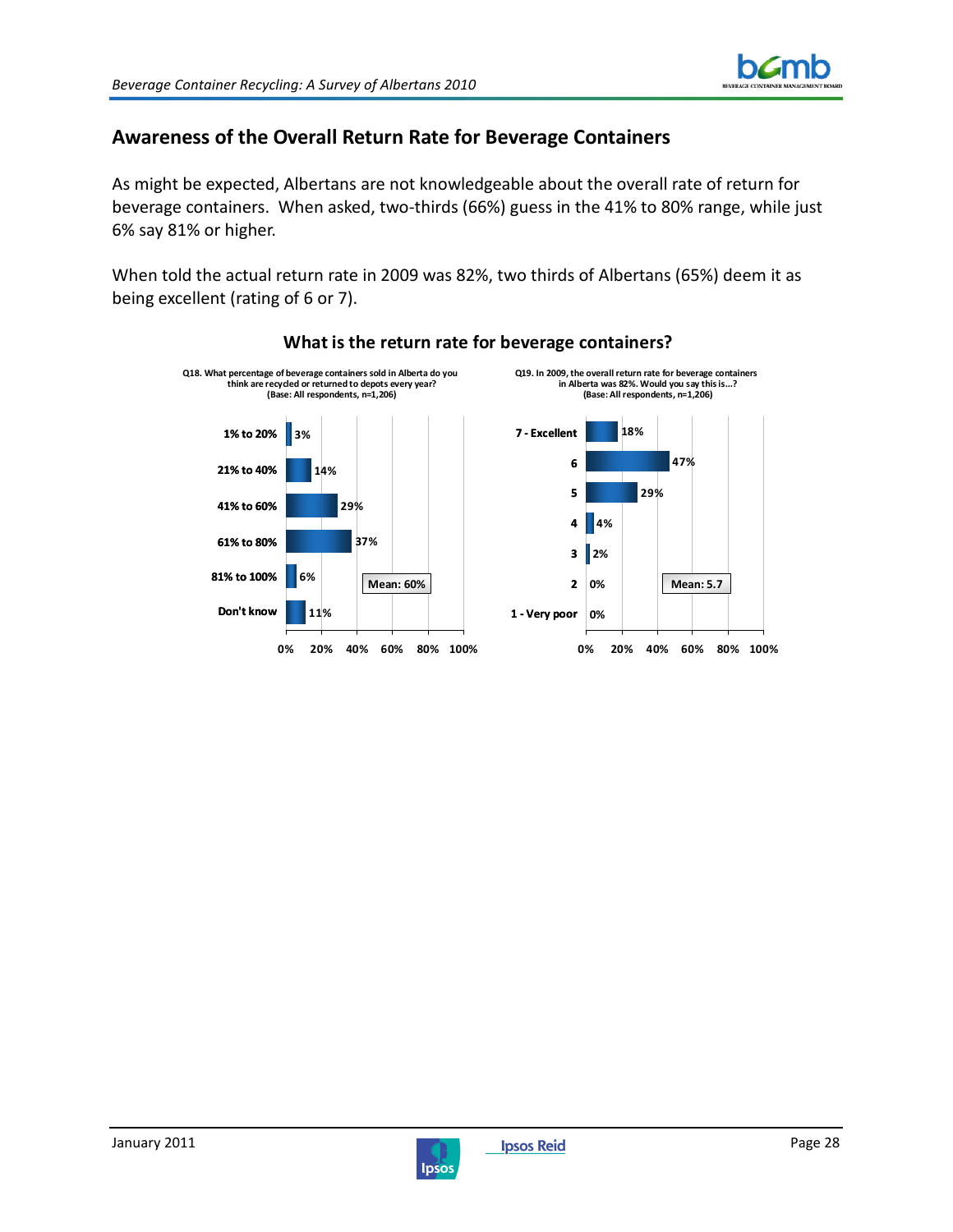![](_page_30_Picture_0.jpeg)

## **RESPONDENT CHARACTERISTICS**

![](_page_30_Figure_3.jpeg)

![](_page_30_Picture_5.jpeg)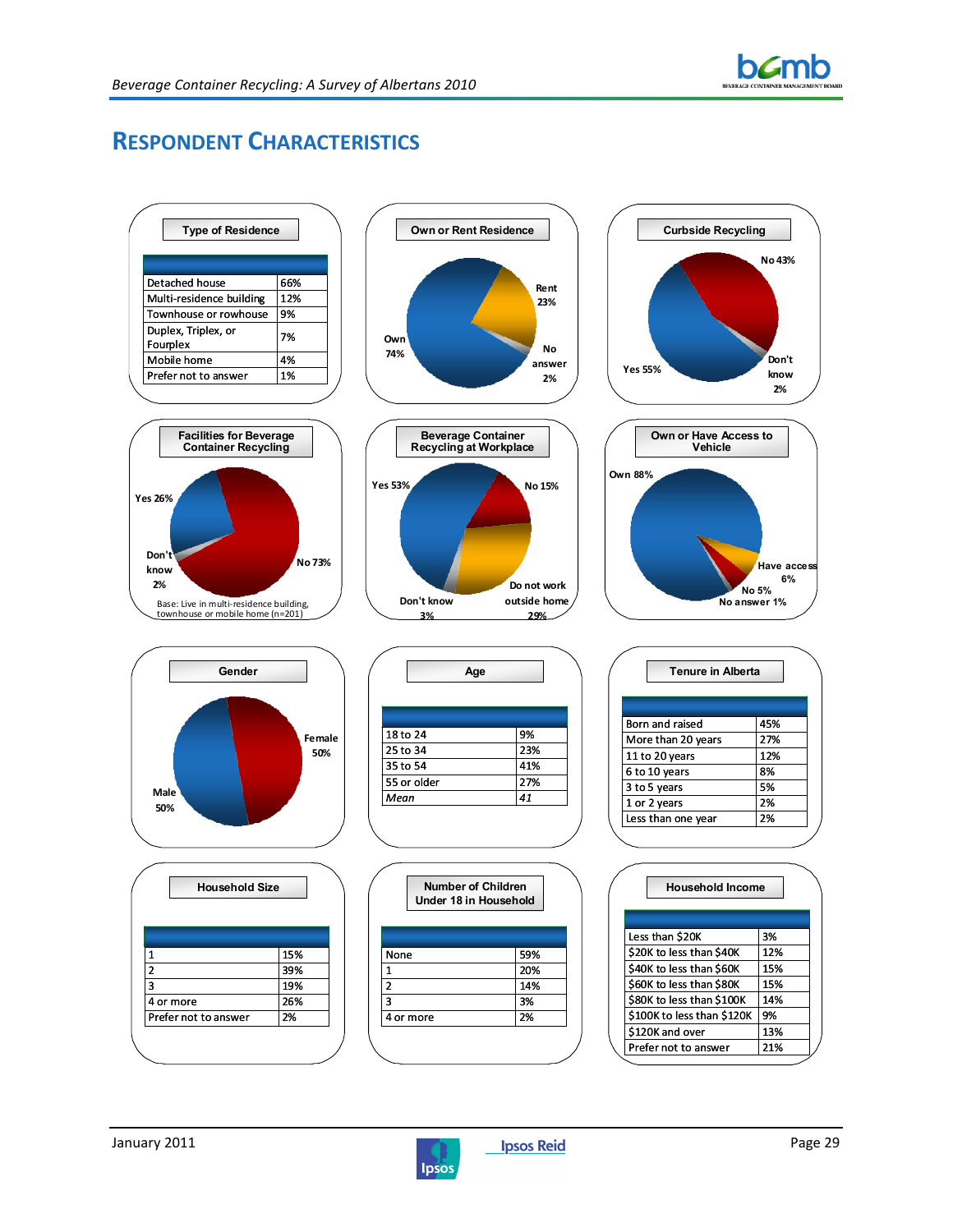![](_page_31_Picture_1.jpeg)

## **APPENDIX A: SURVEY QUESTIONNAIRE**

## **BEVERAGE CONTAINER MANAGEMENT BOARD 2010 ONLINE SURVEY Final Questionnaire November 21, 2010**

### **Introduction at Site**

[INSERT STANDARD PANEL INTRODUCTION]

#### **Screening**

**S1.** What is your age?

Month / Year of birth [NUMERIC FIELD]

#### **[TRACK AGE QUOTAS BASED ON S1: 18 TO 24, 25 TO 34, 35 TO 54, 55 OR OLDER]**

**S2.** What is your gender?

*Please select one response only* 

Male Female

### **[TRACK GENDER QUOTAS BASED ON S2]**

**S3.** In what country do you live?

#### *Please select one response only*

USA Canada Australia United Kingdom **Other** 

### **[CONTINUE IF CANADA, ELSE THANK & TERMINATE]**

**S4.** What are the first three digits of your postal code?

*Please enter in letter number letter format with no spaces* 

#### TEXT BOX **[ENSURE INPUT IS ALPHA-NUMERIC-ALPHA FORMAT]**

#### **[TRACK REGION QUOTAS BASED ON S1: CITY OF EDMONTON: n=300, CITY OF CALGARY: n=300, SMALLER CITIES NORTH: n=150, SMALLER CITIES SOUTH: n=150, RURAL NORTH: n=150, RURAL SOUTH: n=150]**

![](_page_31_Picture_23.jpeg)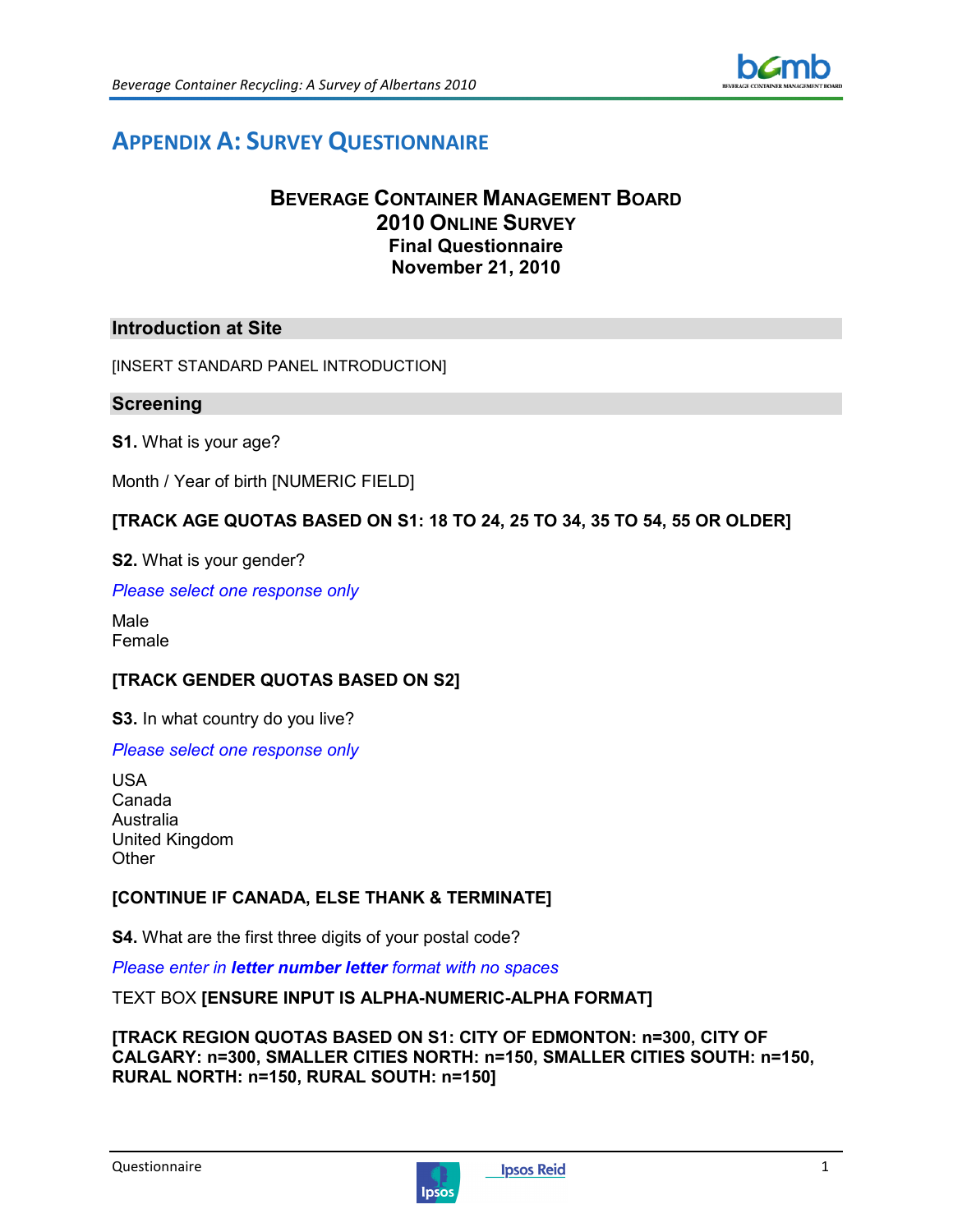![](_page_32_Picture_1.jpeg)

### **General Attitudes**

**1.** To begin, how would you rate your own personal performance when it comes to protecting the environment?

*Please select one response only* 

I do a very good job I do a somewhat good job I do a somewhat poor job I do a very poor job

**2.** What follows is a list of things some people do to protect the environment. To the best of your knowledge, how much does each of these activities benefit the environment?

*Please select one response for each item* 

[ACROSS TOP OF GRID]

- 1 No benefit to the environment
- 2 3 4 5 6 7 – A significant benefit to the environment

[DOWN SIDE OF GRID] [RANDOMIZE ORDER]

Recycling empty beverage containers

Recycling newspapers, cardboard and other paper

Recycling scrap electronics

Making a conscious effort to reduce water consumption

Reducing car use by using public transit, walking, biking or carpooling

Ensuring hazardous materials are not thrown down the drain or sewer (e.g. paint, pesticides, oil and chemicals)

Composting food and garden waste

![](_page_32_Picture_20.jpeg)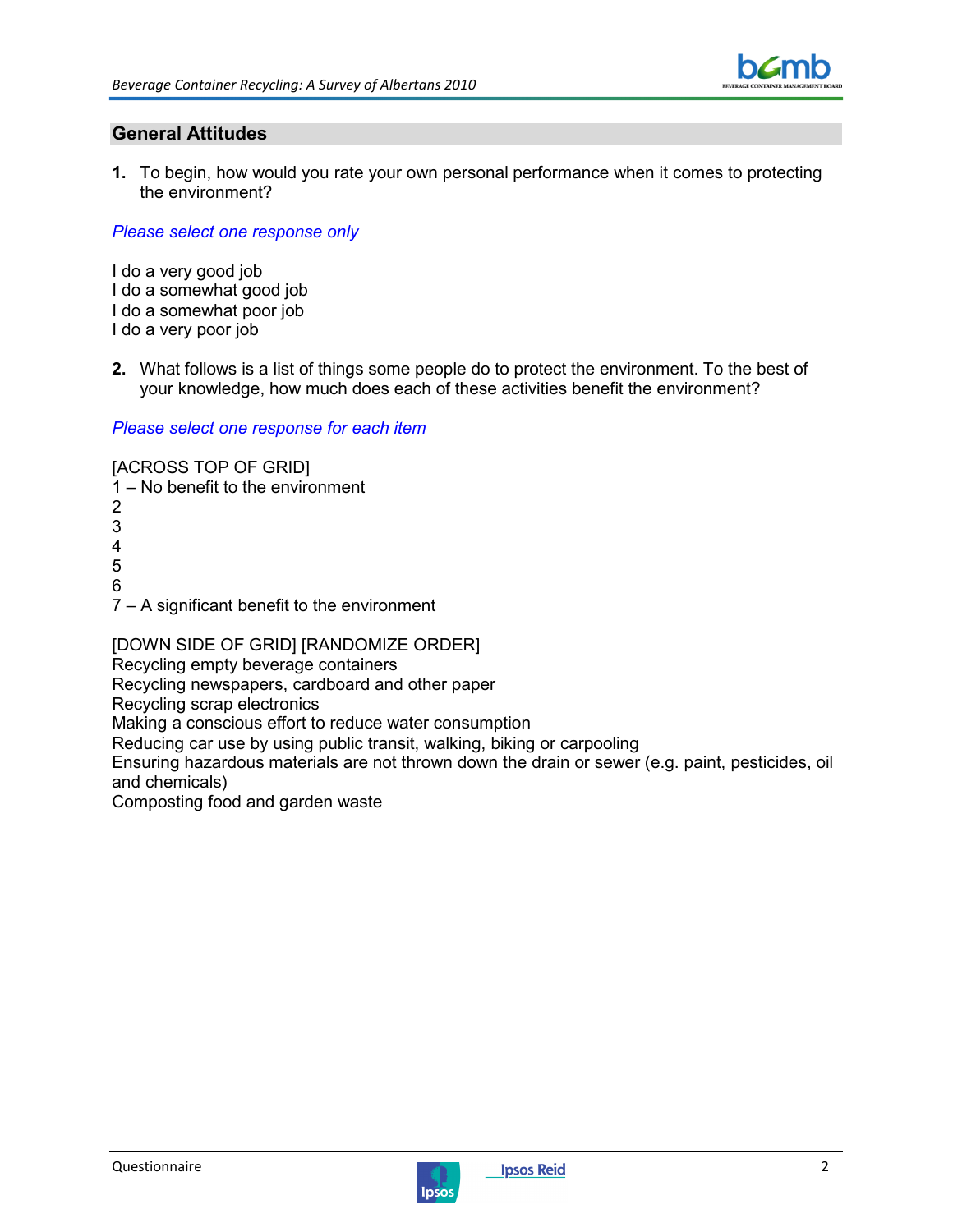![](_page_33_Picture_1.jpeg)

### **Beverage Container Recycling Awareness and Behaviours**

**3.** To the best of your knowledge, please indicate if each of the following types of empty beverage containers can be **returned to a bottle depot for a refund**.

#### *Please select one response for each item*

[ACROSS TOP OF GRID] Yes No Not sure

[DOWN SIDE OF GRID] [INSERT PICTURE TO LEFT OF EACH ITEM] Plastic soft drink bottles Plastic juice bottles/jugs Soft drink cans Juice cans Glass soft drink bottles Glass juice bottles Glass water bottles Juice cartons from the refrigerated section of the store Juice tetra paks (cardboard containers that do not require refrigeration until after they are opened) Plastic water bottles Foil juice pouches Milk jugs Milk cartons from the refrigerated section of the store Milk tetra paks (cardboard containers that do not require refrigeration until after they are opened) "Milk to go" containers Cartons of liquid cream Single serve yogurt drinks in plastic bottles Liquid meal replacements in plastic bottles or metal cans Beer bottles Beer cans Wine and liquor bottles (glass or plastic) Bag-in-a-Box wine or juice

![](_page_33_Picture_8.jpeg)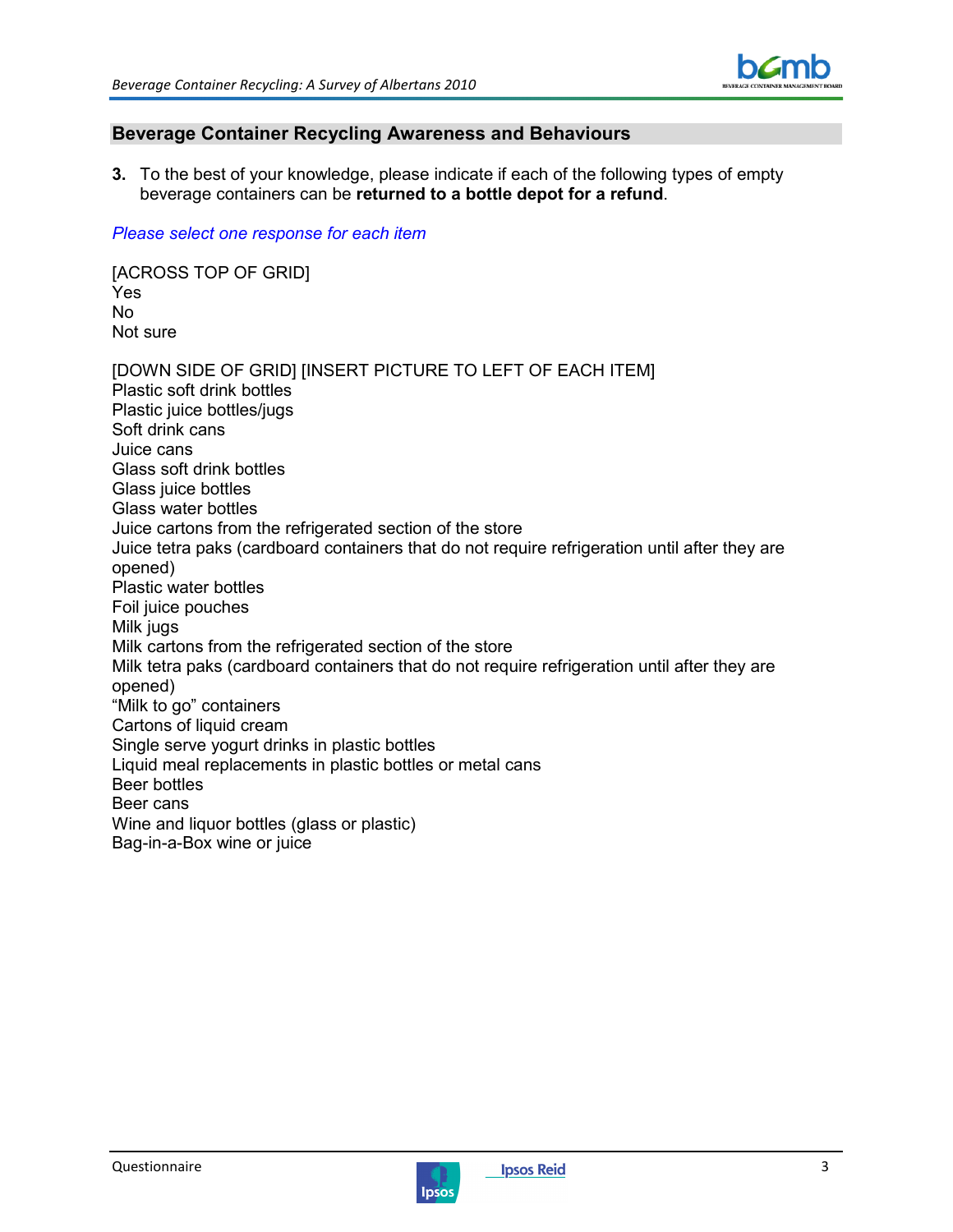![](_page_34_Picture_1.jpeg)

**4.** Thinking about the **past 6 months**, please indicate if your household has purchased the following types of beverages/beverage containers.

*Please select one response for each item* 

[ACROSS TOP OF GRID] Yes No Don't know

[DOWN SIDE OF GRID] [INSERT PICTURE TO LEFT OF EACH ITEM] Plastic bottles or jugs – juice, soft drink or water Glass bottles – juice, soft drink or water Aluminum or metal cans – juice, soft drink or water Juice boxes – refrigerated cartons or tetra paks Foil juice pouches Milk jugs Milk cartons – refrigerated Milk tetra paks "Milk to go" containers Liquid cream cartons Single serve yogurt drinks in plastic bottles Liquid meal replacements – bottles or cans Beer – bottles or cans Wine or liquor bottles – glass or plastic Bag-in-a-Box wine or juice

![](_page_34_Picture_7.jpeg)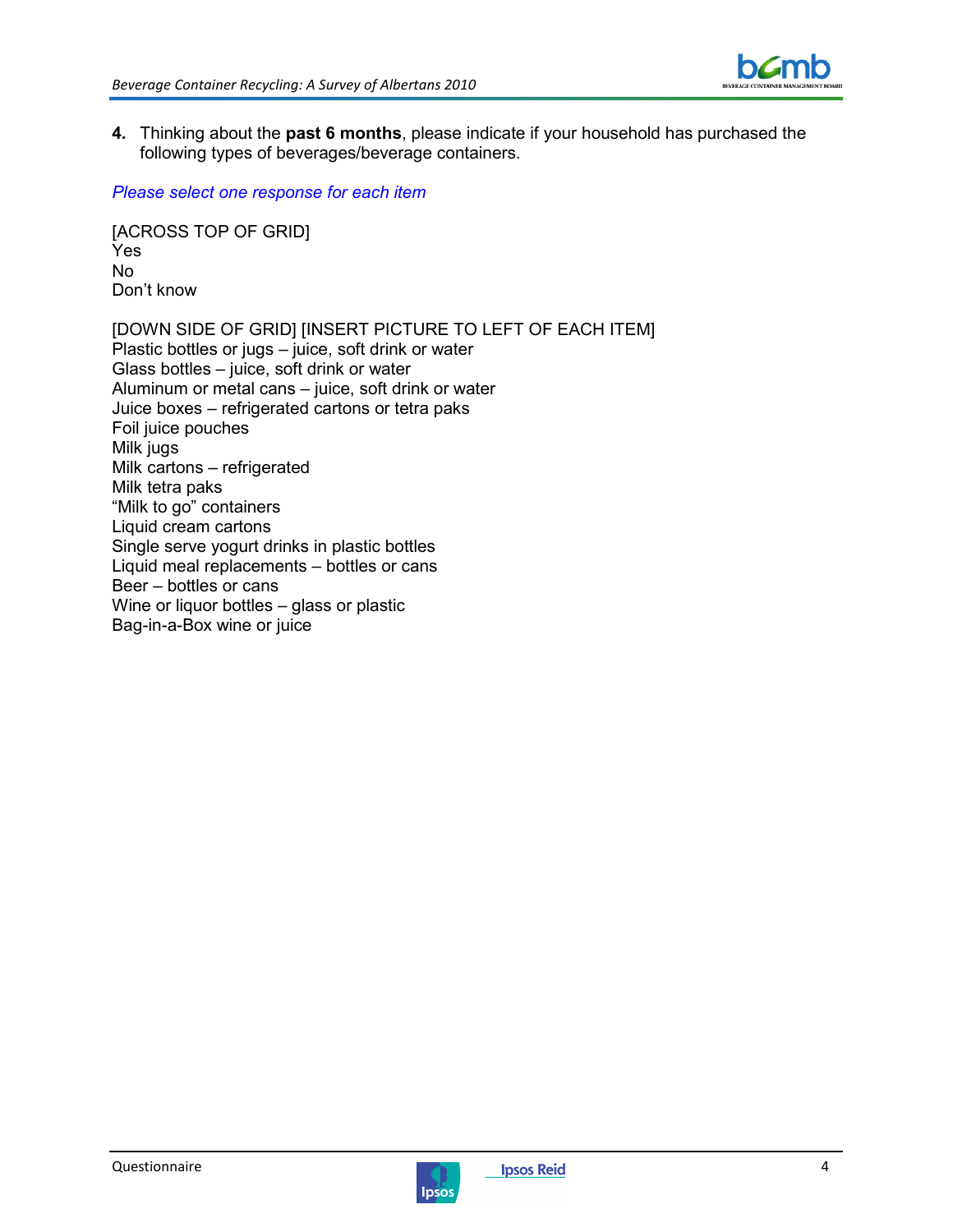![](_page_35_Picture_1.jpeg)

**5.** Thinking about the **past 6 months**, please indicate: A) If your household has recycled or returned for a refund each of the following types empty beverage containers, and, B) What your household does with each type of empty beverage container **most often**.

*Recycled includes recycling via a blue box/blue cart/curb side recycling, recycling bins in public areas, donating to a charity and/or leaving for bottle collectors*

#### PLEASE SET UP GRID AS FOLLOWS

| in the past 6 months? | A) Has your household recycled or returned these for a refund<br>Please select one response only | <b>B)</b> What does your<br>household do with this type<br>of empty beverage<br>container most often?<br>Please select one response<br>only |                                                                     |               |               |
|-----------------------|--------------------------------------------------------------------------------------------------|---------------------------------------------------------------------------------------------------------------------------------------------|---------------------------------------------------------------------|---------------|---------------|
| Yes $-$<br>Recycled   | $Yes -$<br>Returned<br>to a bottle<br>depot for<br>a refund                                      | $Yes -$<br>Have<br>recycled<br>and have<br>returned<br>for a<br>refund                                                                      | $No -$<br>Have not<br>recycled<br>or<br>returned<br>for a<br>refund | Don't<br>know | DROP-DOWN BOX |

### [ACROSS TOP OF GRID – FIRST ROW]

**A)** Has your household recycled or returned these for a refund in the past 6 months?

#### *Please select all that apply for each item*

[ACROSS TOP OF GRID – SECOND ROW – 5A]

Yes – Recycled

Yes – Returned to a bottle depot for a refund

Yes – Have recycled **and** have returned for a refund

No – Have **not** recycled or returned for a refund

Don't know

[ACROSS TOP OF GRID – FIRST ROW] **B)** What does your household do with this type of empty beverage container **most often**?

#### *Please select one response only*

[ACROSS TOP OF GRID – SECOND ROW – 5B] DROP-DOWN BOX: Dispose of it in the garbage Recycle via a blue box/blue cart or curb side recycling Recycle via recycling bins in public areas Return to a bottle depot for a refund Donate to a charity Leave for bottle collectors Don't know

[DOWN SIDE OF GRID] **[INSERT ITEMS SELECTED 'YES' IN Q4]** 

![](_page_35_Picture_20.jpeg)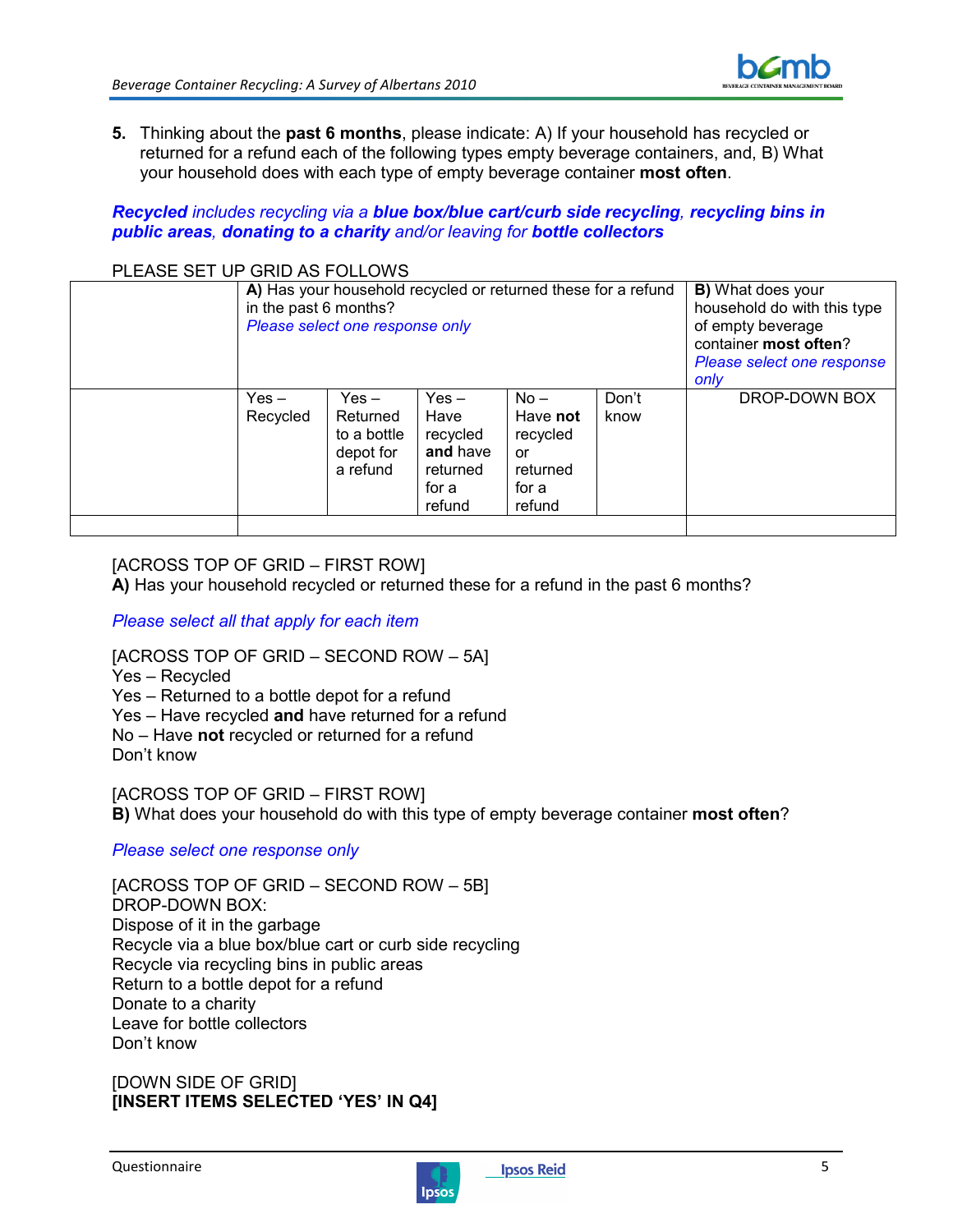![](_page_36_Picture_1.jpeg)

### **[ASK Q6 IF 'YES' TO ANY TYPE OF MILK OR CREAM CONTAINER IN Q4, ELSE SKIP TO Q7]**

**6. A.** Thinking specifically about milk and cream containers (cartons, jugs or milk-to-go), approximately how often would you say your household **recycles them** (i.e. via a blue box/blue cart/curbside recycling, recycling bins in public areas, donating to a charity or leaving for bottle collectors) **or returns them to a depot for a refund**?

### *Please provide your best estimate. Please select one response only.*

Always (100% of the time) 85% to 99% of the time 75% to 84% of the time 50% to 74% of the time 25% to 49% of the time 1% to 24% of the time Never Don't know

## **[IF ALWAYS SELECTED IN Q6, SKIP TO Q7, ELSE CONTINUE WITH Q6B]**

**6B.** Why doesn't your household *always* recycle or return (for a refund) milk and cream cartons?

*Please be detailed and specific in your response* 

[VERBATIM RESPONSE]

#### **Beverage Container Deposits**

**7.** To the best of your knowledge, what is the refundable deposit for the following?

*Please enter a numeric value in cents*

**A.** Beverage containers that are **one litre or less** in size?

[NUMERIC RESPONSE. RANGE: 0 TO 200] ¢ Don't know

**B.** Beverage containers that are **more than one litre** in size?

[NUMERIC RESPONSE. RANGE: 0 TO 200] ¢ Don't know **[IF 10¢ IN Q7A, SKIP TO INSTRUCTION BEFORE Q8B, ELSE CONTINUE WITH Q8A]** 

![](_page_36_Picture_18.jpeg)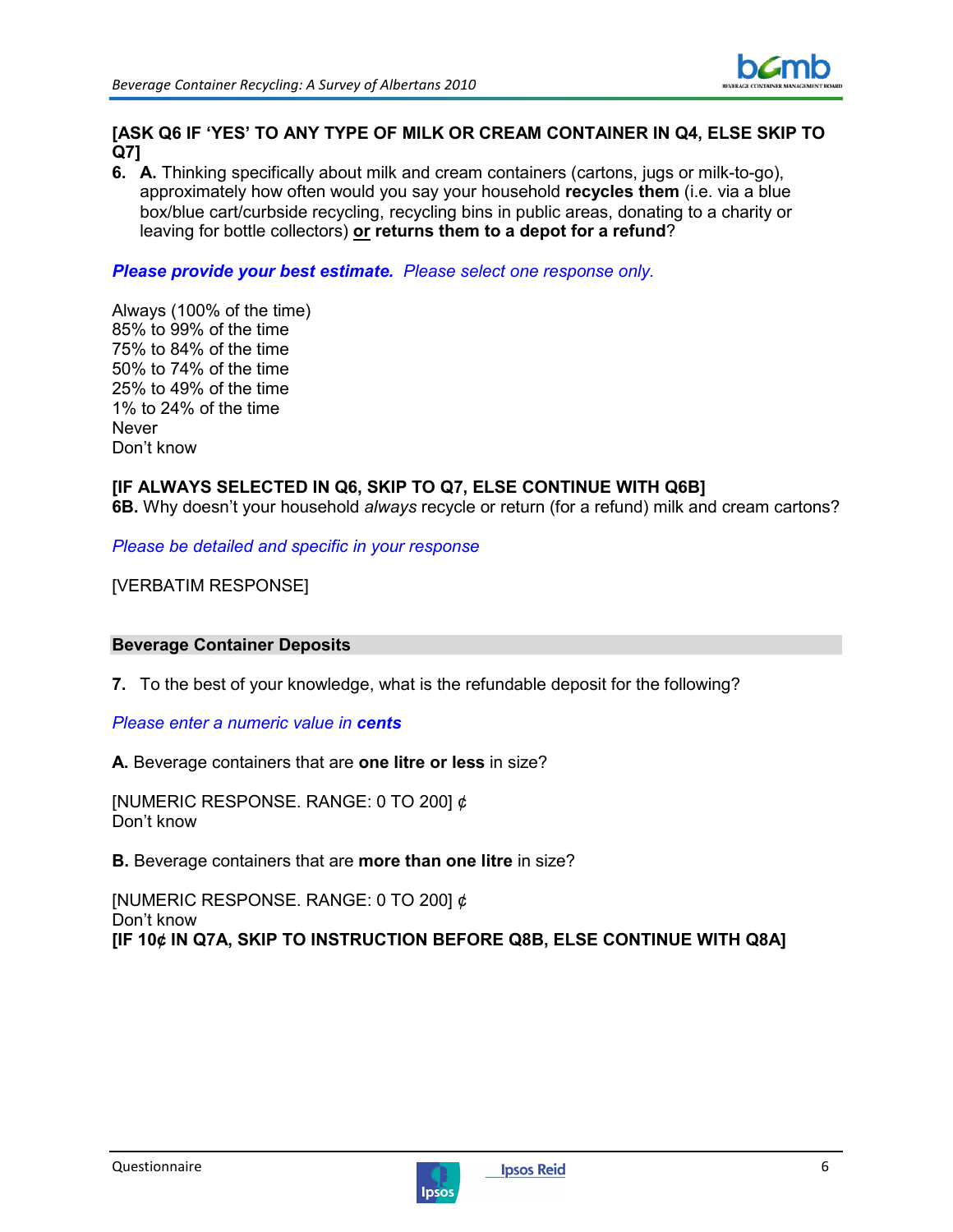![](_page_37_Picture_1.jpeg)

**8. A.** In fact, the refundable deposit for all beverage containers that are **one litre or less** in size is **10¢**. Knowing this would you be more likely or less likely to return your empty beverage containers to a **bottle depot**, or would it have no change on your behaviour?

#### *Please select one response only*

Much more likely to return to a depot Somewhat more likely to return to a depot No change in likelihood to return to a depot Somewhat less likely to return to a depot Much less likely to return to a depot Don't know

### **[IF 25¢ IN Q7B, SKIP TO Q9, ELSE CONTINUE WITH Q8B]**

**8B.** In fact, the refundable deposit for all beverage containers that are **more than one litre** in size is **25¢**. Knowing this would you be more likely or less likely to return your empty beverage containers to a **bottle depot**, or would it have no change on your behaviour?

#### *Please select one response only*

Much more likely to return to a depot Somewhat more likely to return to a depot No change in likelihood to return to a depot Somewhat less likely to return to a depot Much less likely to return to a depot Don't know

**9. A.** Do you recall seeing any information in the following types of retail stores that identifies the refundable deposit value on beverage containers you purchase?

### *Please select all that apply*

Yes, at the grocery store Yes, at a liquor store Yes, at a convenience store Yes, at a gas station No Don't know

### **[ASK Q9B IF YES TO ANY IN Q9A, ELSE SKIP TO Q10]**

**9B.** Where do you recall seeing information in a retail store that identifies the refundable deposit value on beverage containers you purchase?

#### *Please select all that apply*

On the shelf where the product is placed On the cash register receipt Other (please specify) Don't know

![](_page_37_Picture_17.jpeg)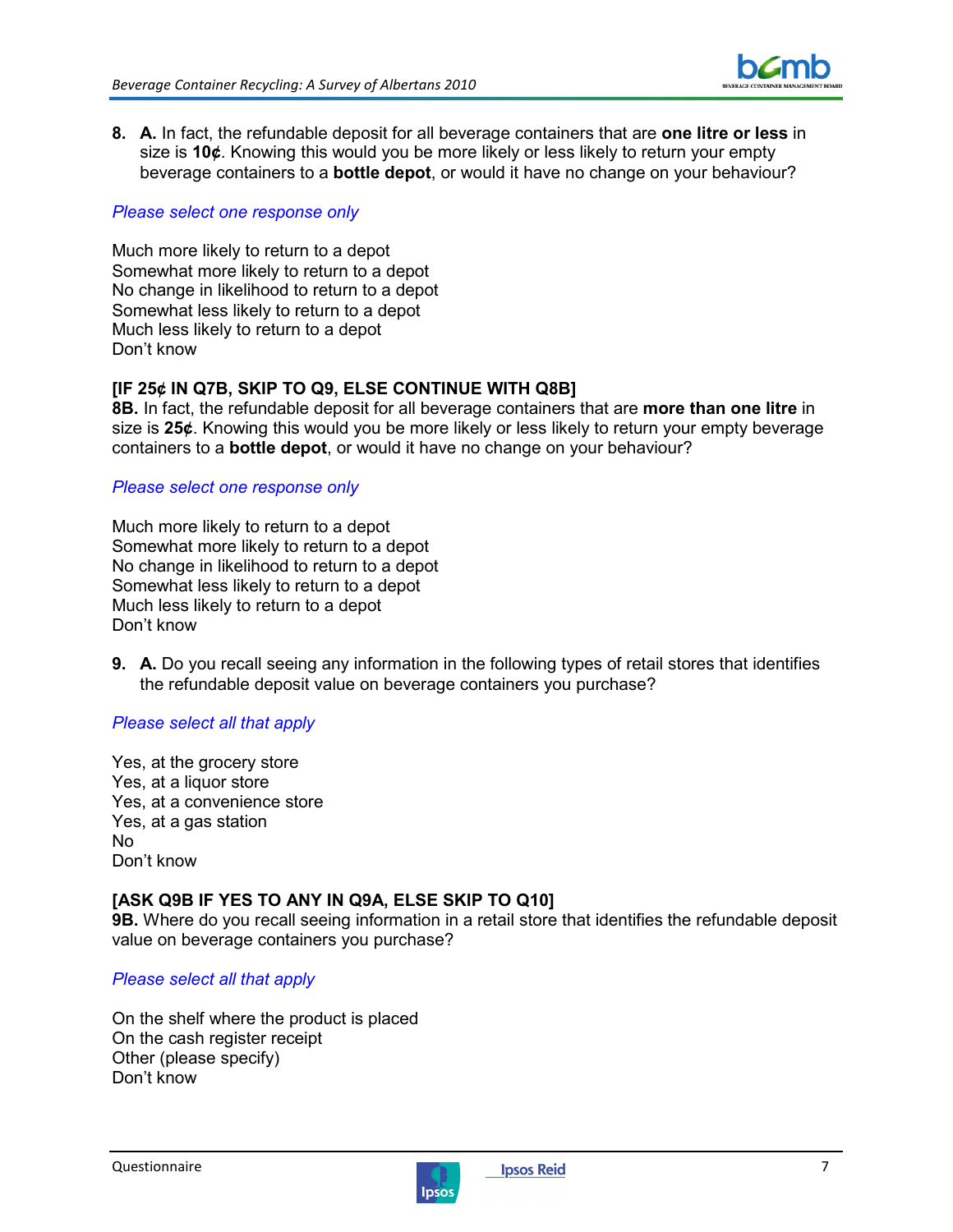![](_page_38_Picture_1.jpeg)

**10.** The Beverage Container Management Board, or BCMB, is responsible for the recycling of empty beverage containers in Alberta. If the BCMB wanted to increase your awareness of the types of beverage containers that can be returned for a refund as well as the value of the refundable deposit, how effective would each of the following be?

#### *Please select one response for each item*

[ACROSS TOP OF GRID] 1 – Not at all effective 2 3 4 5 6 7 – Very effective

[DOWN SIDE OF GRID] [RANDOMIZE ORDER] Putting the refundable deposit value on the container itself Putting the refundable deposit value on the shelf where the price of the product is posted

### **Bottle Depots**

### **[ASK Q11 IF RETURNED TO A BOTTLE DEPOT FOR A REFUND TO ANY ITEM IN Q5, ELSE SKIP TO INSTRUCTION BEFORE Q12]**

**11.** How often does your household return empty beverage containers to a bottle depot?

#### *Please select one response only*

**Weekly** Every couple of weeks Monthly Every couple of months A couple of times a year Once a year or less Don't know

**[ASK Q12A IF RETURNED TO A BOTTLE DEPOT FOR A REFUND NOT SELECTED FOR ANY ITEM IN Q5. ASK Q12B IF A COUPLE OF TIMES A YEAR OR ONCE A YEAR OR LESS SELECTED IN Q11. ALL OTHERS SKIP TO Q13.]**

**12. A.** Why doesn't your household currently return empty beverage containers to a bottle depot for a refund?

*Please be detailed and specific in your response* 

[VERBATIM RESPONSE]

**[SKIP TO Q17]** 

![](_page_38_Picture_17.jpeg)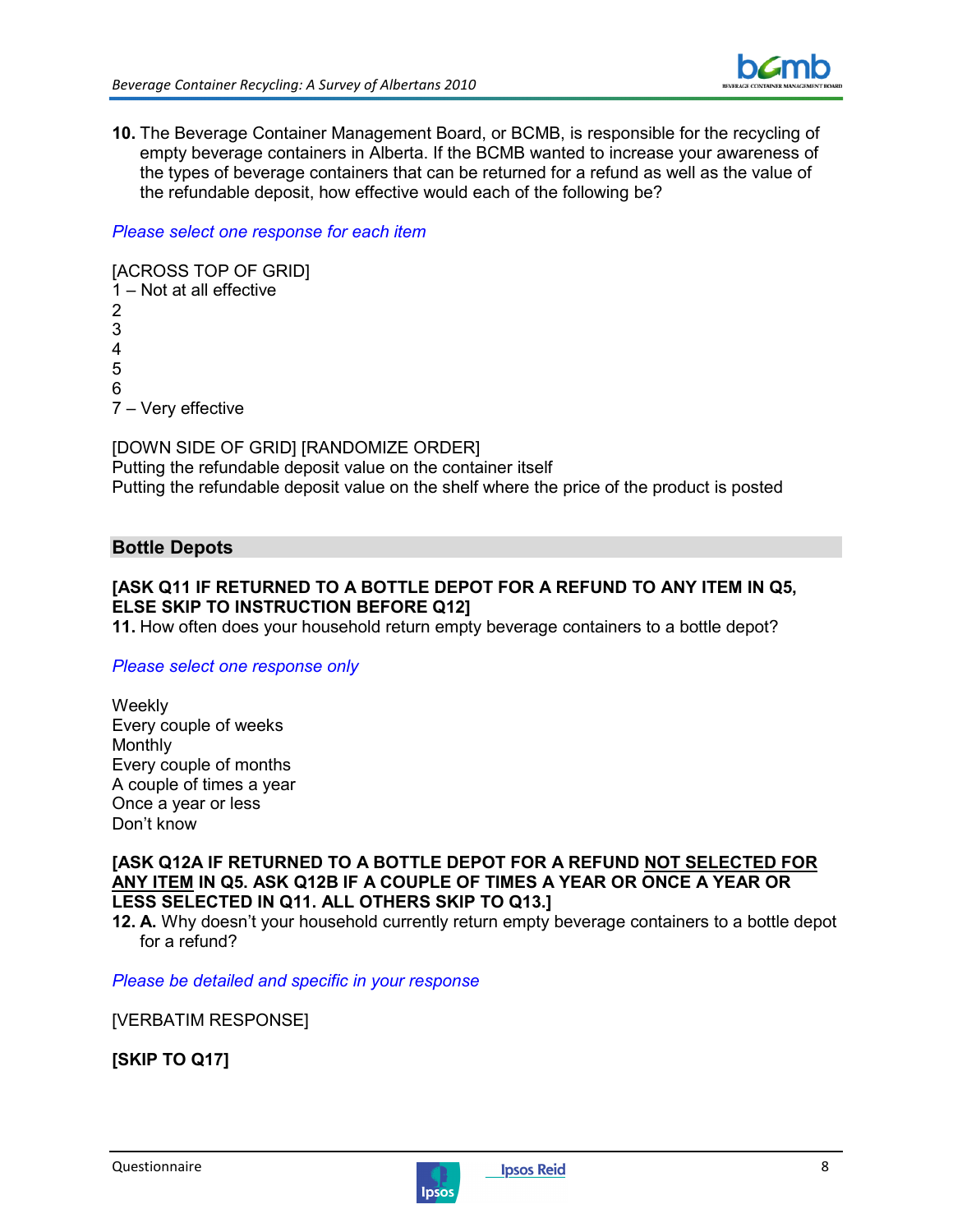![](_page_39_Picture_1.jpeg)

**12B.** Why doesn't your household return empty beverage containers to a bottle depot for a refund **more often**?

*Please be detailed and specific in your response* 

[VERBATIM RESPONSE]

### **[CONTINUE WITH Q13]**

**13.** Thinking about the past **6 months**, approximately how often have you **personally** returned empty beverage containers to a bottle depot?

*Please select one response only* 

**Weekly** Every couple of weeks **Monthly** Every couple of months Once in the past 6 months I have **not** returned empty beverage containers to a depot in the past 6 months Don't know

#### **[IF I HAVE NOT RETURNED EMPTY BEVERAGE CONTAINERS OR DON'T KNOW IN Q13, SKIP TO Q17, ELSE CONTINUE WITH Q14]**

**14.** Please indicate how important each of the following factors are to you when deciding whether or not to return empty beverage containers to a bottle depot.

#### *Please select one response for each item*

[ACROSS TOP OF GRID] 1 – Not at all important 2 3 4 5 6 7 – Very important

[DOWN SIDE OF GRID] [RANDOMIZE ORDER] The convenience of the location of the depot The safety of the area in which the depot is located The waiting time to be served at the depot The quality of customer service at the depot The overall appearance of the depot The cleanliness of the depot Getting the refundable deposit back

![](_page_39_Picture_15.jpeg)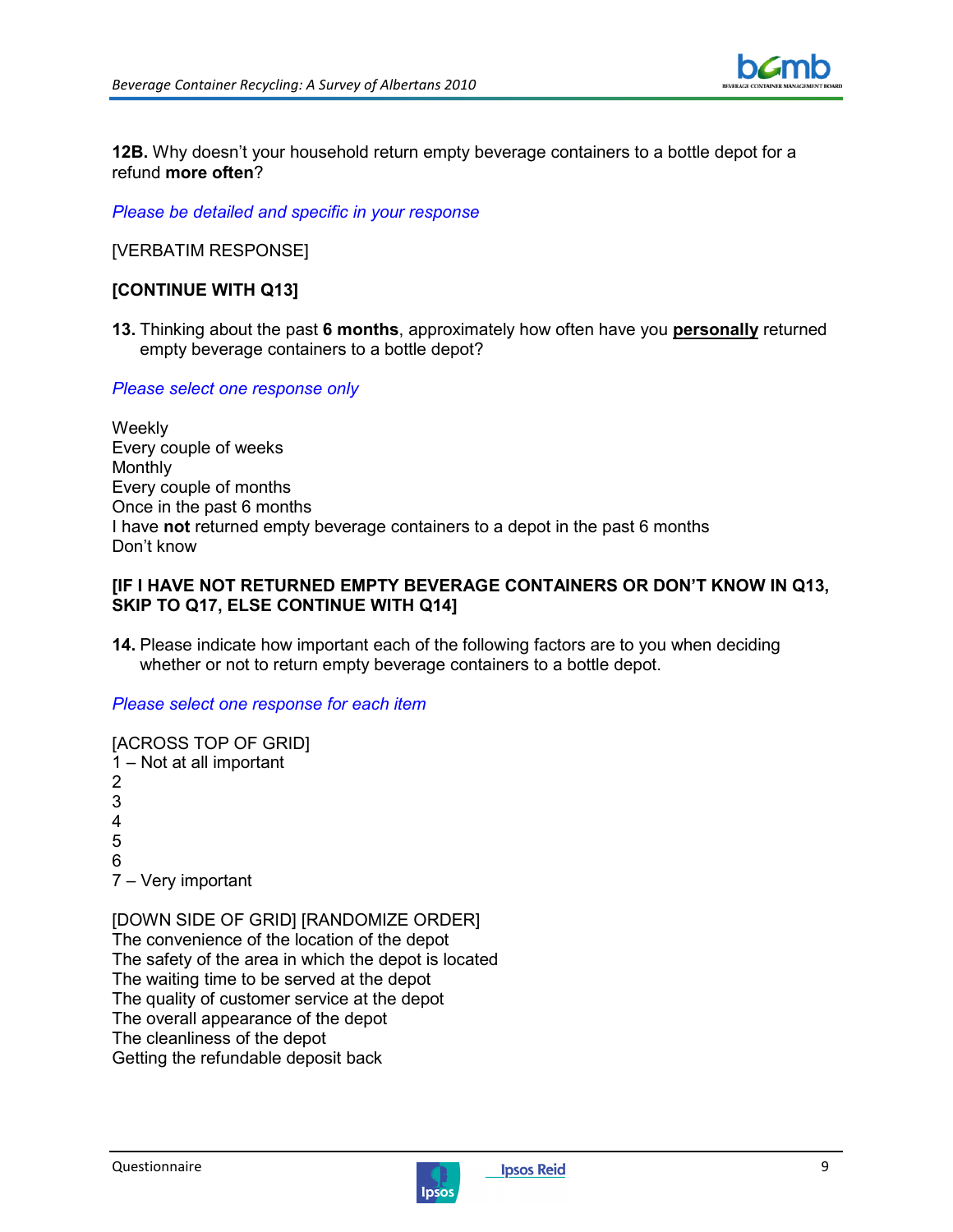![](_page_40_Picture_1.jpeg)

**15.** Thinking about your **most recent** experience returning empty beverage containers to a bottle depot, please indicate your satisfaction with each of the following.

*Please select one response for each item* 

```
[ACROSS TOP OF GRID] 
1 – Not at all satisfied 
\mathfrak{p}3 
4 
5 
6 
7 – Very satisfied
```
[DOWN SIDE OF GRID] [RANDOMIZE ORDER] The convenience of the location of the depot The safety of the area in which the depot is located The waiting time to be served at the depot The quality of customer service at the depot The overall appearance of the depot The cleanliness of the depot Getting the refundable deposit back

**16.** On average, how long does it take you to get to the bottle depot you most often use?

*Please select one response only* 

10 minutes or less 11 to 20 minutes 21 to 30 minutes More than 30 minutes Don't know

### **Opportunities for Improvement**

**17.** What, if anything, could the Beverage Container Management Board do to increase the number of empty beverage containers that are recycled or returned to depots?

*Please be detailed and specific in your response* 

[VERBATIM RESPONSE]

**18.** What percentage of beverage containers sold in Alberta do you think are recycled or returned to depots every year?

*Please enter a number from 0 to 100* 

[NUMERIC RESPONSE. RANGE: 0 TO 100] % Don't know

![](_page_40_Picture_17.jpeg)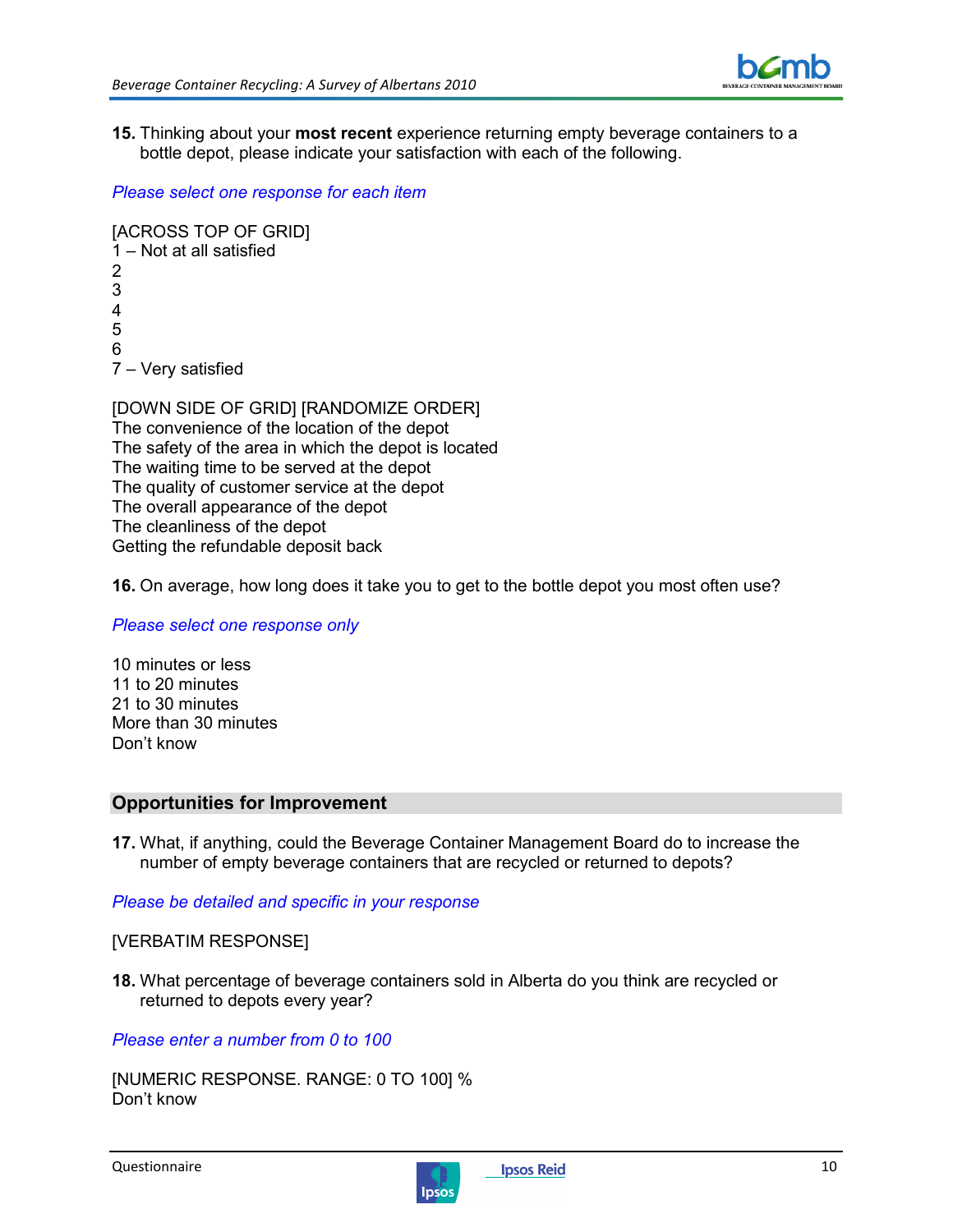![](_page_41_Picture_1.jpeg)

**19.** In 2009, the overall return rate for beverage containers in Alberta was 82%. Would you say this is...?

*Please select one response only* 

7 – Excellent 6 5 4 3 2 1 – Very poor

#### **Demographic Profile**

The final few questions are for statistical calculations. Please be assured all information will be kept completely confidential.

**20.** What type of residence do you currently live in?

#### *Please select one response only*

Detached house Duplex, Triplex, or Fourplex Townhouse or rowhouse Multi-residence building (apartment or condominium) Mobile home Other (Please specify) Prefer not to answer

**21.** Do you own or rent your residence?

#### *Please select one response only*

Own Rent Other (Please specify) Prefer not to answer

**22.** Is your residence served by curb side recycling or a blue box/blue cart program?

#### *Please select one response only*

Yes No Don't know

![](_page_41_Picture_17.jpeg)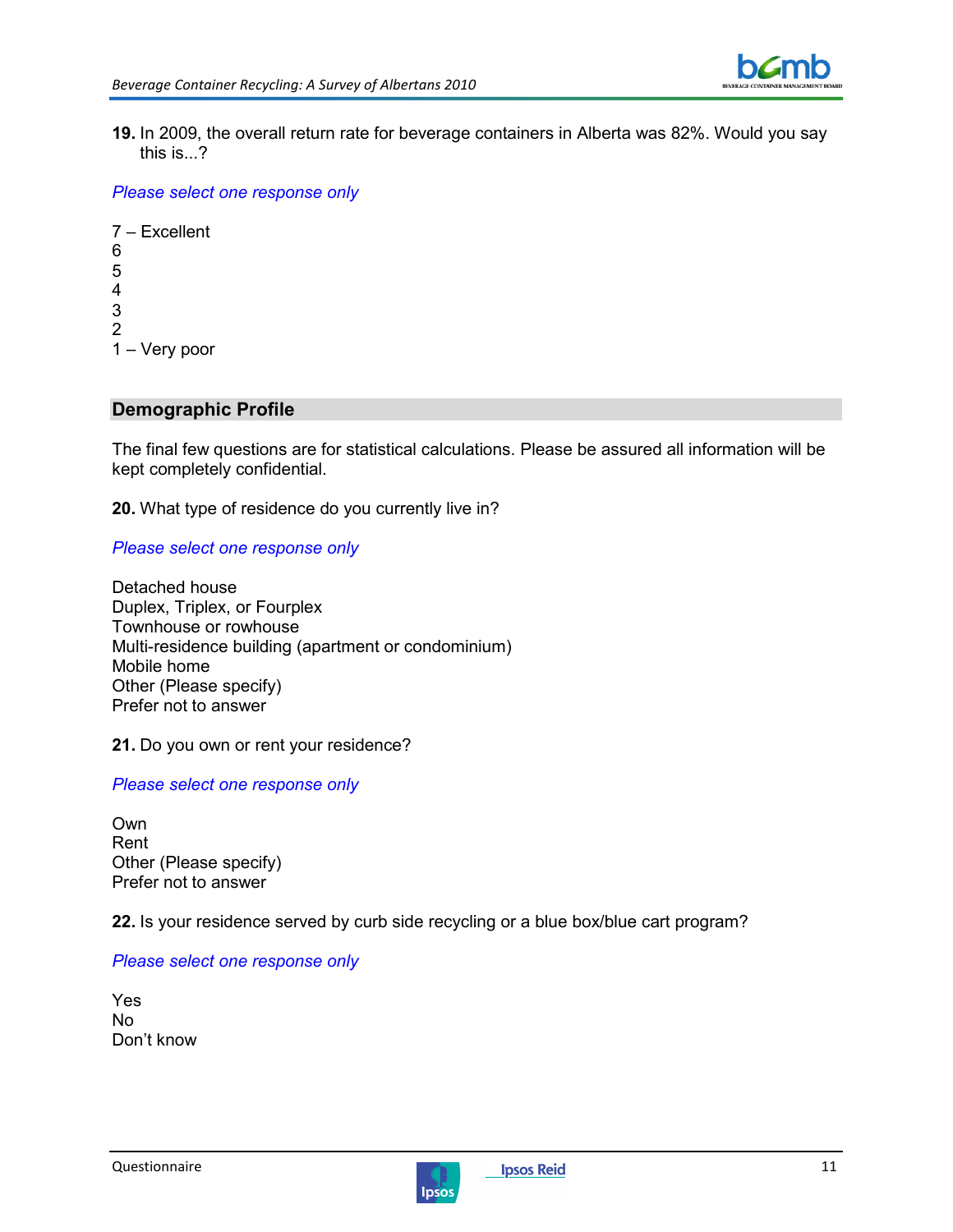![](_page_42_Picture_1.jpeg)

#### **[ASK Q23 IF NO OR DK TO Q22 AND LIVE IN A TOWNHOUSE OR ROW HOUSE, MULTI-RESIDENCE BUILDING OR MOBILE HOME IN Q20]**

**23.** Does your residence have any facilities or programs for beverage container recycling?

*Please select one response only* 

Yes No Don't know

**24.** If you work outside the home, does your workplace have beverage container recycling?

*Please select one response only* 

Yes – my workplace has beverage container recycling No – my workplace does not have beverage container recycling I don't work outside the home Don't know/prefer not to answer

**25.** Do you own or have access to a vehicle?

*Please select one response only* 

Yes – Own a vehicle Yes – Have access to a vehicle (but do not own) No Prefer not to answer

**26.** Including yourself, how many people live in your household?

Please select one response only

DROP-DOWN BOX [RANGE: 1 to 20] Prefer not to answer [BELOW DROP-DOWN BOX]

### **[ASK Q27 IF TWO OR MORE IN Q26]**

**27.** How many children in each of the following age groups live in your household?

*Please select one response for each item* 

Under the age of 6 [DROP-DOWN BOX. RANGE: 0 TO 10] Between the ages of 6 and 17 [DROP-DOWN BOX. RANGE: 0 TO 10] Prefer not to answer [BELOW DROP-DOWN BOXES]

![](_page_42_Picture_20.jpeg)